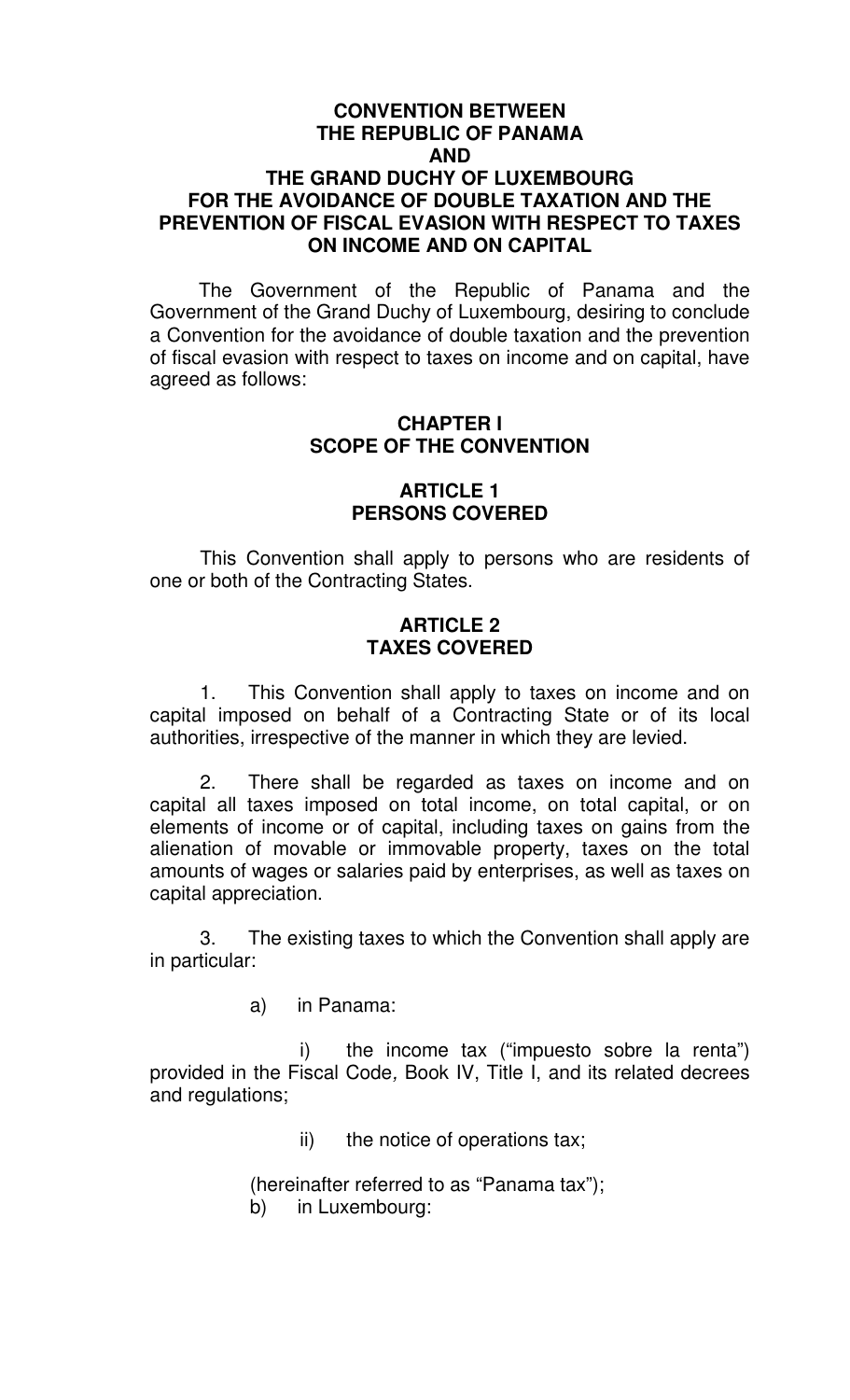i. the income tax on individuals (l'impôt sur le revenu des personnes physiques);

ii. the corporation tax (l'impôt sur le revenu des collectivités);

iii. the capital tax (l'impôt sur la fortune); and

iv. the communal trade tax (l'impôt commercial communal);

(hereinafter referred to as "Luxembourg tax").

4. The Convention shall apply also to any identical or substantially similar taxes that are imposed after the date of signature of the Convention in addition to, or in place of, the existing taxes. The competent authorities of the Contracting States shall notify each other of any significant changes that have been made in their taxation laws.

### **CHAPTER II DEFINITIONS**

## **ARTICLE 3 GENERAL DEFINITIONS**

1. For the purposes of this Convention, unless the context otherwise requires:

a) the term "Panama" means the Republic of Panama and, when used in a geographical sense, means the territory of the Republic of Panama, including inland waters, its airspace, the territorial sea and any area outside the territorial sea upon which, in accordance with International Law and on application of its domestic legislation, the Republic of Panama exercises, or may exercise in the future, jurisdiction or sovereign rights with respect to the seabed, its subsoil and superjacent waters, and their natural resources;

b) the term "Luxembourg" means the Grand Duchy of Luxembourg and, when used in a geographical sense, means the territory of the Grand Duchy of Luxembourg;

c) the terms "a Contracting State" and "the other Contracting State" mean Panama or Luxembourg as the context requires;

d) the term "person" includes an individual, a company and any other body of persons;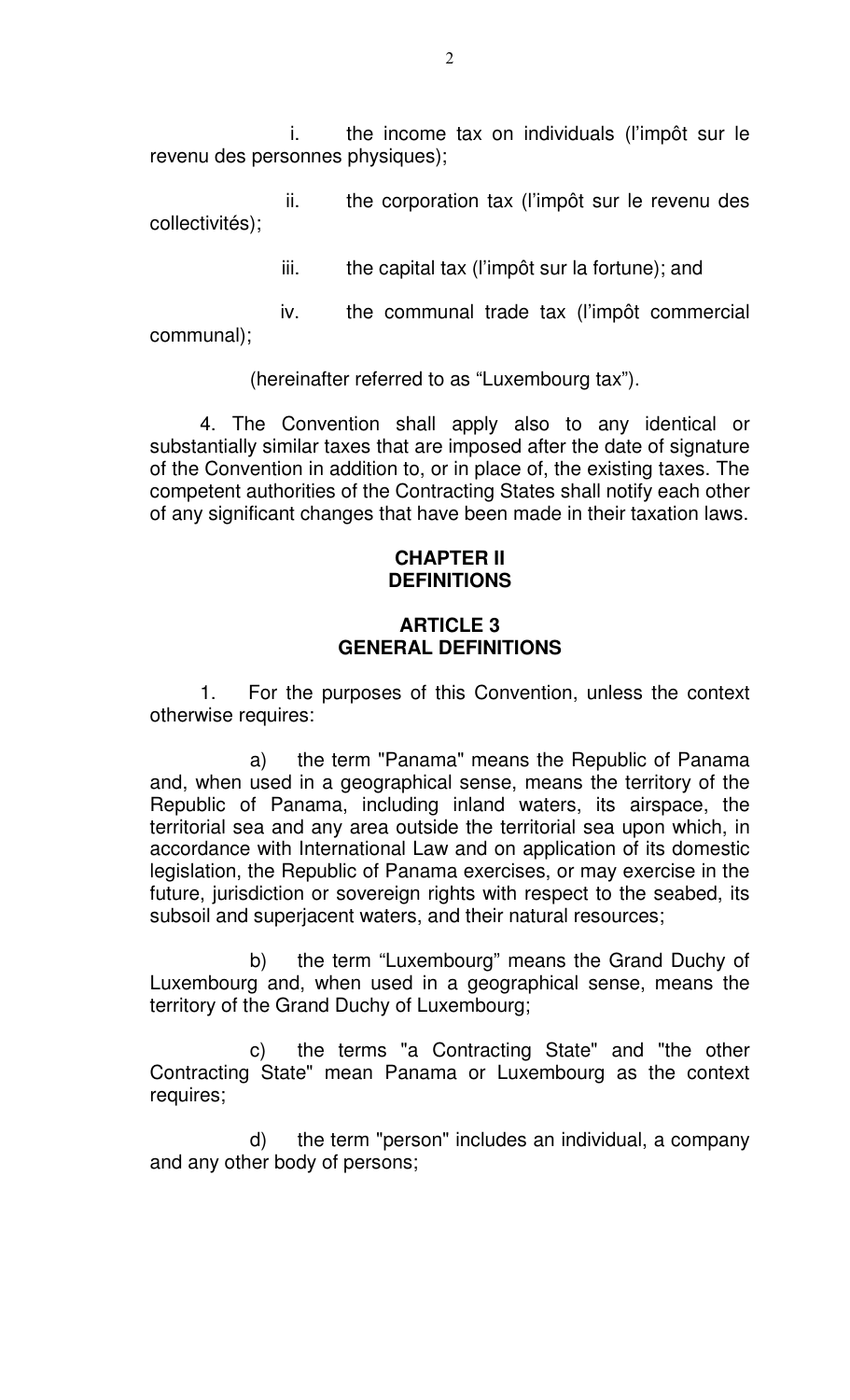e) the term "company" means any body corporate or any entity that is treated as a body corporate for tax purposes;

f) the term "enterprise" applies to the carrying on of any business;

g) the terms "enterprise of a Contracting State" and "enterprise of the other Contracting State" mean respectively an enterprise carried on by a resident of a Contracting State and an enterprise carried on by a resident of the other Contracting State;

h) the term "international traffic" means any transport by a ship or aircraft operated by an enterprise of a Contracting State, except when the ship or aircraft is operated solely between places in the other Contracting State;

i) the term "competent authority" means:

i. in Panama, the Ministry of Economy and Finance ("Ministerio de Economía y Finanzas") or its authorized representative;

ii. in Luxembourg, the Minister of Finance or his authorized representative;

j) the term "national", in relation to a Contracting State, means:

i. any individual possessing the nationality or citizenship of that Contracting State; and

ii. any legal person, partnership or association deriving its status as such from the laws in force in that Contracting State;

k) the term "business" includes the performance of professional services and of other activities of an independent character.

2. As regards the application of the Convention at any time by a Contracting State, any term not defined therein shall, unless the context otherwise requires, have the meaning that it has at that time under the law of that State for the purposes of the taxes to which the Convention applies, any meaning under the applicable tax laws of that State prevailing over a meaning given to the term under other laws of that State.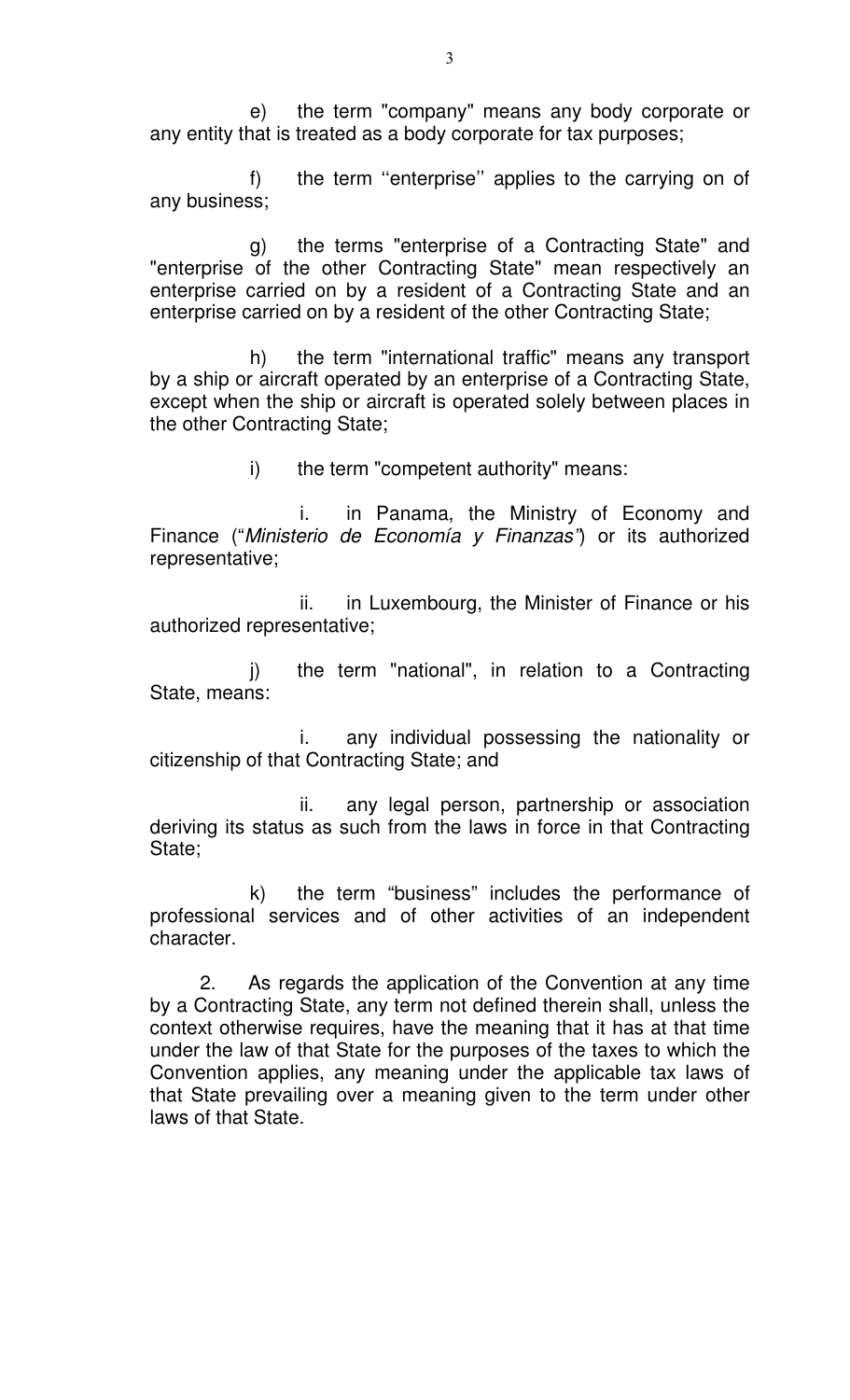#### **ARTICLE 4 RESIDENT**

1. For the purposes of this Convention, the term "resident of a Contracting State" means any person who, under the laws of that State, is liable to tax therein by reason of his domicile, residence, place of incorporation, place of management or any other criterion of a similar nature, and also includes that State and any local authority thereof. This term, however, does not include any person who is liable to tax in that State in respect only of income from sources in that State or capital situated therein.

2. Where by reason of the provisions of paragraph 1 an individual is a resident of both Contracting States, then his status shall be determined as follows:

a) he shall be deemed to be a resident only of the State in which he has a permanent home available to him; if he has a permanent home available to him in both States, he shall be deemed to be a resident only of the State with which his personal and economic relations are closer (centre of vital interests);

b) if the State in which he has his centre of vital interests cannot be determined, or if he has not a permanent home available to him in either State, he shall be deemed to be a resident only of the State in which he has an habitual abode;

c) if he has an habitual abode in both States or in neither of them, he shall be deemed to be a resident only of the State of which he is a national;

d) if he is a national of both States or of neither of them, the competent authorities of the Contracting States shall settle the question by mutual agreement.

3. Where by reason of the provisions of paragraph 1 a person other than an individual is a resident of both Contracting States, then it shall be deemed to be a resident only of the State in which its place of effective management is situated.

## **ARTICLE 5 PERMANENT ESTABLISHMENT**

1. For the purposes of this Convention, the term "permanent establishment" means a fixed place of business through which the business of an enterprise is wholly or partly carried on.

2. The term "permanent establishment" includes especially: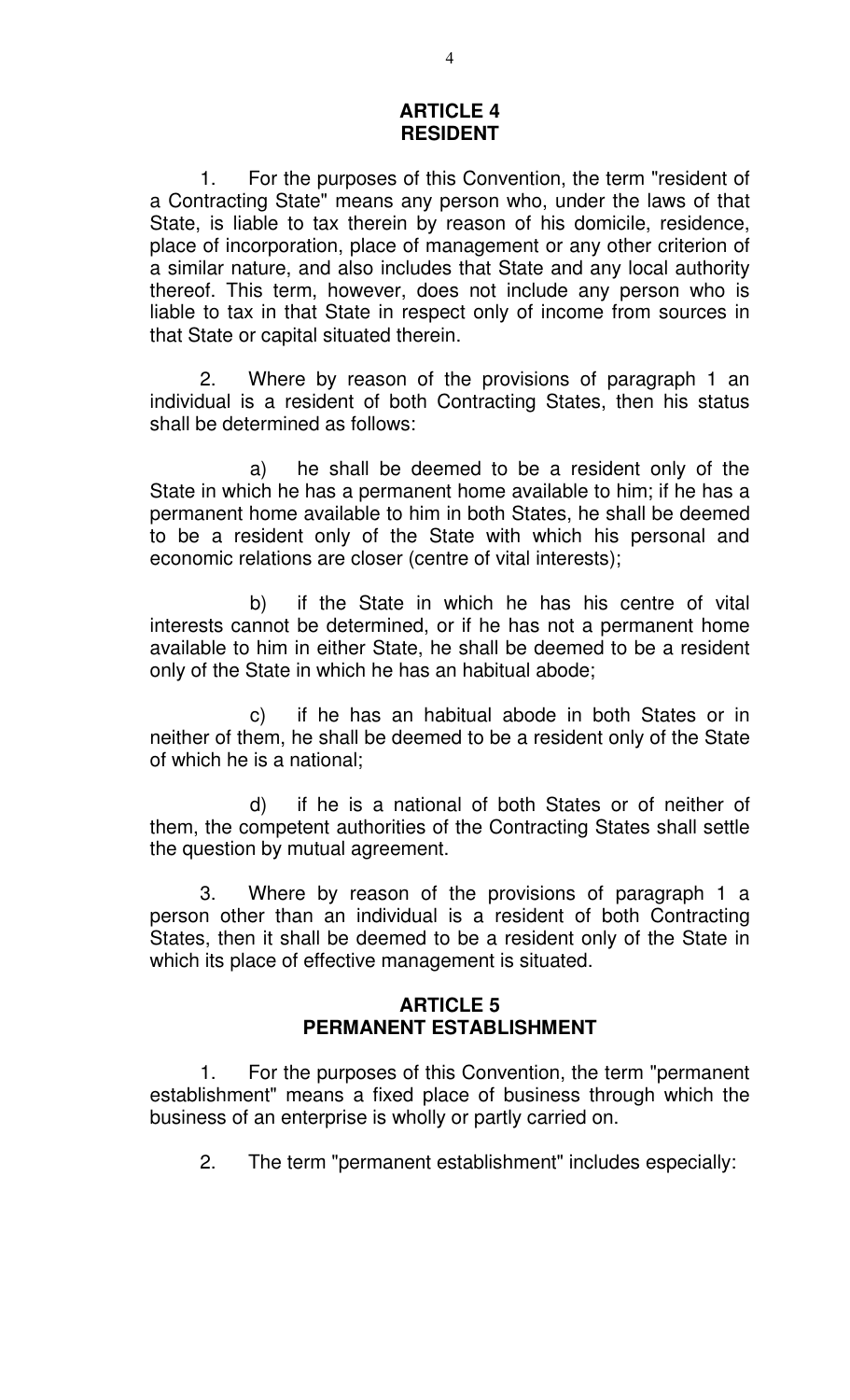- b) a branch;
- c) an office;
- d) a factory;

e) a drilling rig or ship used for, or in connection with, the exploration or exploitation of natural resources;

f) a workshop; and

g) a mine, an oil or gas well, a quarry or any other place of extraction of natural resources.

3. Likewise the term "permanent establishment" encompasses:

a) a building site, a construction, assembly or installation project, or supervisory activities in connection therewith, but only where such site, project or activities continue for a period or periods exceeding in the aggregate more than 183 days within any twelve-month period;

b) the rendering of services in a Contracting State, including consultancy services, by an enterprise through employees or other personnel engaged by the enterprise, but only where these employees or personnel are present in that Contracting State for the performance of the same or connected project, during a period or periods aggregating more than 183 days in any twelve month period.

4. For the purposes of determining the duration of activities under paragraph 3, the period during which activities are carried on in a Contracting State by an enterprise associated with another enterprise shall be aggregated with the period during which activities are carried on by the enterprise with which it is associated if the firstmentioned activities are connected with the activities carried on in that State by the last-mentioned enterprise, provided that any period during which two or more associated enterprises are carrying on concurrent activities is counted only once. An enterprise shall be deemed to be associated with another enterprise if one is controlled directly or indirectly by the other, or if both are controlled directly or indirectly by a third person or persons. If necessary, the competent authorities of the Contracting States shall by mutual agreement settle the mode of application of this provision.

5. Notwithstanding the preceding provisions of this Article, the term "permanent establishment" shall be deemed not to include: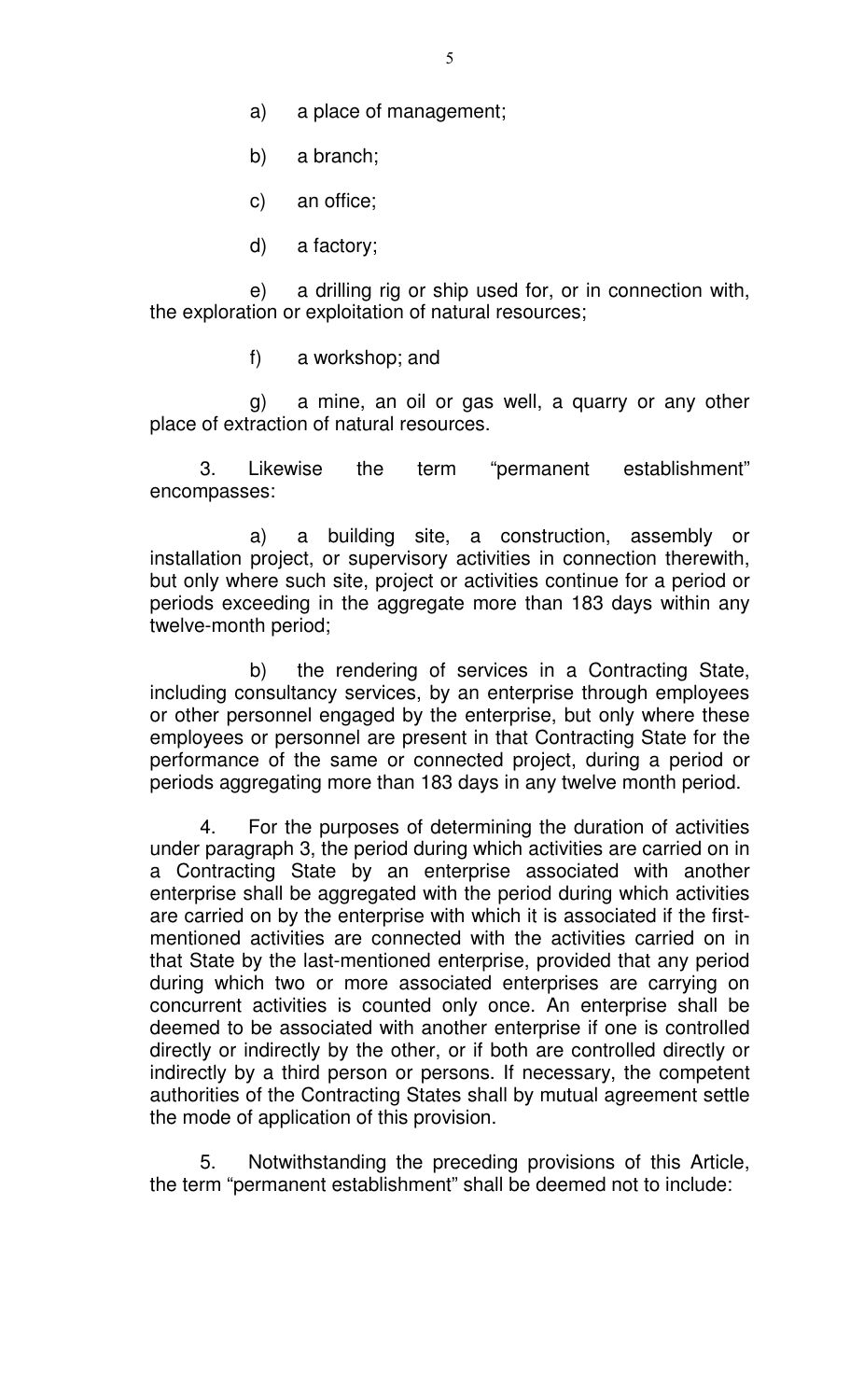a) the use of facilities solely for the purpose of storage, display or delivery of goods or merchandise belonging to the enterprise;

b) the maintenance of a stock of goods or merchandise belonging to the enterprise solely for the purpose of storage, display or delivery;

c) the maintenance of a stock of goods or merchandise belonging to the enterprise solely for the purpose of processing by another enterprise;

d) the maintenance of a fixed place of business solely for the purpose of purchasing goods or merchandise or of collecting information, for the enterprise;

e) the maintenance of a fixed place of business solely for the purpose of carrying on, for the enterprise, any other activity of a preparatory or auxiliary character;

f) the maintenance of a fixed place of business solely for any combination of activities mentioned in subparagraphs a) to e), provided that the overall activity of the fixed place of business resulting from this combination is of a preparatory or auxiliary character.

6. Notwithstanding the provisions of paragraphs 1 and 2 where a person, other than an agent of an independent status to whom the provisions of paragraph 7 apply, is acting in a Contracting State on behalf of an enterprise of the other Contracting State, that enterprise shall be deemed to have a permanent establishment in the first-mentioned State in respect of any activities which that person undertakes for the enterprise if such person:

a) has, and habitually exercises, in that Contracting State an authority to conclude contracts in the name of the enterprise, unless the activities of such person are limited to those mentioned in paragraph 5 which, if exercised through a fixed place of business, would not make this fixed place of business a permanent establishment under the provisions of that paragraph; or

b) has no such powers, but habitually maintains in the first-mentioned State a warehouse for goods or merchandise which is regularly used to deliver goods or merchandise in the name of the enterprise, if the goods or merchandise are sold in the Contracting State where the warehouse is located.

7. An enterprise shall not be deemed to have a permanent establishment in a Contracting State merely because it carries on business in that State through a broker, general commission agent or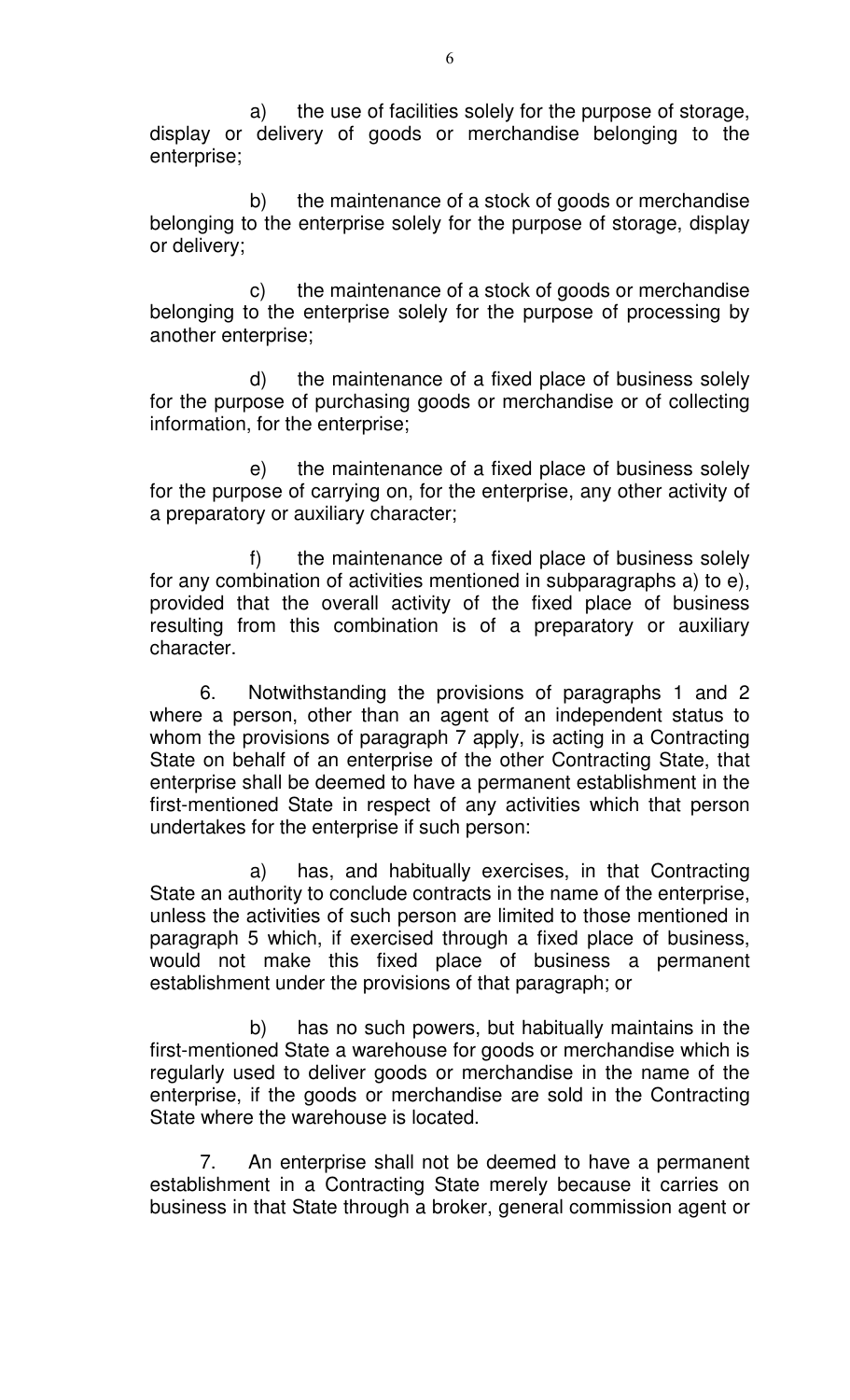any other agent of an independent status, provided that such persons are acting in the ordinary course of their business. However, when the activities of such an agent are devoted wholly or almost wholly on behalf of that enterprise, and conditions are made or imposed between that enterprise and the agent in their commercial and financial relations which differ from those which would have been made between independent enterprises, he will not be considered an agent of an independent status within the meaning of this paragraph.

8. The fact that a company which is a resident of a Contracting State controls or is controlled by a company which is a resident of the other Contracting State, or which carries on business in that other State (whether through a permanent establishment or otherwise), shall not of itself constitute either company a permanent establishment of the other.

#### **CHAPTER III TAXATION OF INCOME**

# **ARTICLE 6 INCOME FROM IMMOVABLE PROPERTY**

1. Income derived by a resident of a Contracting State from immovable property (including income from agriculture or forestry) situated in the other Contracting State may be taxed in that other State.

2. The term "immovable property" shall have the meaning which it has under the law of the Contracting State in which the property in question is situated. The term shall in any case include property accessory to immovable property, livestock and equipment used in agriculture and forestry, rights to which the provisions of general law respecting landed property apply, usufruct of immovable property and rights to variable or fixed payments as consideration for the working of, or the right to work, mineral deposits, sources and other natural resources; ships, boats and aircraft shall not be regarded as immovable property.

3. The provisions of paragraph 1 shall apply to income derived from the direct use, letting, or use in any other form of immovable property.

4. Where the ownership of shares, participations or other rights in an enterprise or any other legal person attributes directly or indirectly to a resident of a Contracting State a right to use an immovable property situated in the other Contracting State that such enterprise or legal person possesses therein, the income derived by the owner of the shares, participations or rights as a result of the direct use, letting, or use in any other form of that property, may be taxed in the Contracting State in which the immovable property is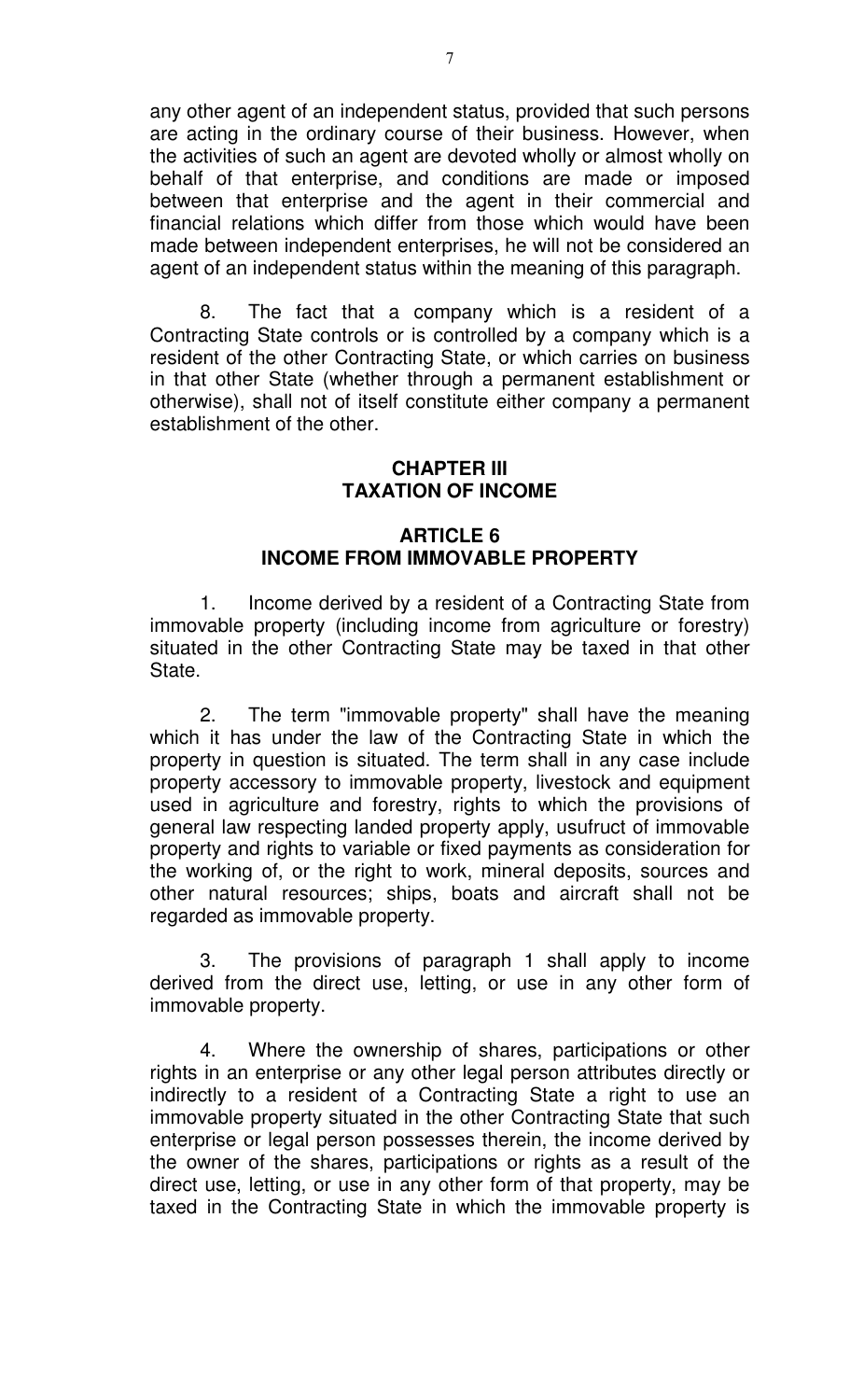situated, to the same extent to which the owner of such rights would be taxed if he were a resident of that other State.

5. The provisions of paragraphs 1, 3 and 4 shall also apply to the income from immovable property of an enterprise.

## **ARTICLE 7 BUSINESS PROFITS**

1. The profits of an enterprise of a Contracting State shall be taxable only in that State unless the enterprise carries on business in the other Contracting State through a permanent establishment situated therein. If the enterprise carries on business as aforesaid, the profits of the enterprise may be taxed in the other State but only so much of them as is attributable to that permanent establishment.

2. Subject to the provisions of paragraph 3, where an enterprise of a Contracting State carries on business in the other Contracting State through a permanent establishment situated therein, there shall in each Contracting State be attributed to that permanent establishment the profits which it might be expected to make if it were a distinct and separate enterprise engaged in the same or similar activities under the same or similar conditions and dealing wholly independently with the enterprise of which it is a permanent establishment.

3. In determining the profits of a permanent establishment, there shall be allowed as deductions expenses which are incurred for the purposes of the permanent establishment, including executive and general administrative expenses so incurred, whether in the State in which the permanent establishment is situated or elsewhere.

4. Insofar as it has been customary in a Contracting State to determine the profits to be attributed to a permanent establishment on the basis of an apportionment of the total profits of the enterprise to its various parts, nothing in paragraph 2 shall preclude that Contracting State from determining the profits to be taxed by such an apportionment as may be customary; the method of apportionment adopted shall, however, be such that the result shall be in accordance with the principles contained in this Article.

5. No profits shall be attributed to a permanent establishment by reason of the mere purchase by that permanent establishment of goods or merchandise for the enterprise.

6. For the purposes of the preceding paragraphs, the profits to be attributed to the permanent establishment shall be determined by the same method year by year unless there is good and sufficient reason to the contrary.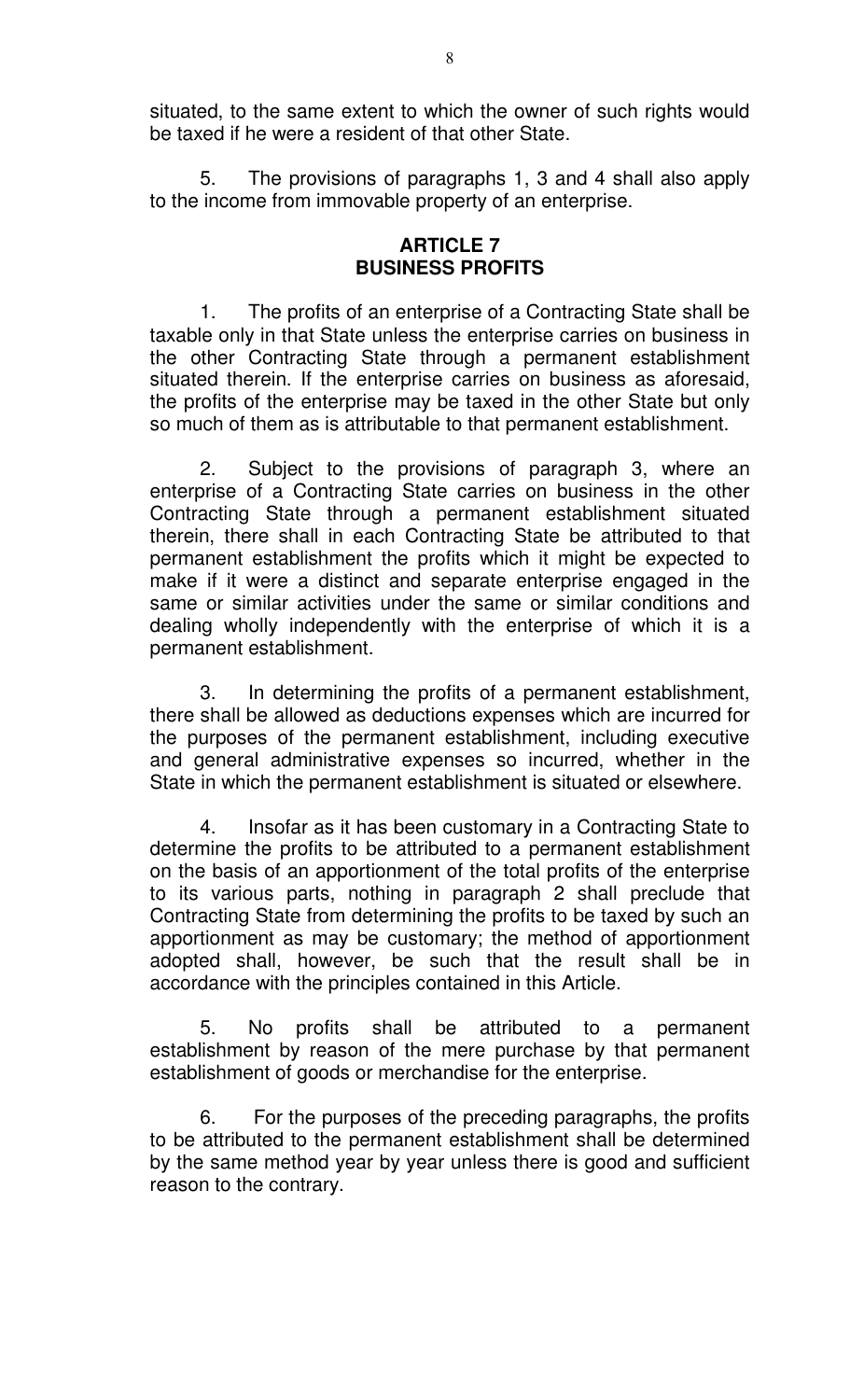7. Where profits include items of income which are dealt with separately in other Articles of this Convention, then the provisions of those Articles shall not be affected by the provisions of this Article.

### **ARTICLE 8 SHIPPING AND AIR TRANSPORT**

 1. Profits of an enterprise of a Contracting State from the operation of ships or aircraft in international traffic shall be taxable only in that State.

2. The provisions of paragraph 1 shall also apply to profits from the participation in a pool, a joint business or an international operating agency.

3. The provisions of this Convention shall not apply with regards to the taxes, tolls, duties or similar payments that might be applicable upon crossing the Panama Canal.

### **ARTICLE 9 ASSOCIATED ENTERPRISES**

#### 1. Where:

a) an enterprise of a Contracting State participates directly or indirectly in the management, control or capital of an enterprise of the other Contracting State, or

b) the same persons participate directly or indirectly in the management, control or capital of an enterprise of a Contracting State and an enterprise of the other Contracting State,

and in either case conditions are made or imposed between the two enterprises in their commercial or financial relations which differ from those which would be made between independent enterprises, then any profits which would, but for those conditions, have accrued to one of the enterprises, but, by reason of those conditions, have not so accrued, may be included in the profits of that enterprise and taxed accordingly.

 2. Where a Contracting State includes in the profits of an enterprise of that State - and taxes accordingly - profits on which an enterprise of the other Contracting State has been charged to tax in that other State and the profits so included are profits which would have accrued to the enterprise of the first-mentioned State if the conditions made between the two enterprises had been those which would have been made between independent enterprises, then that other State shall make an appropriate adjustment to the amount of the tax charged therein on those profits. In determining such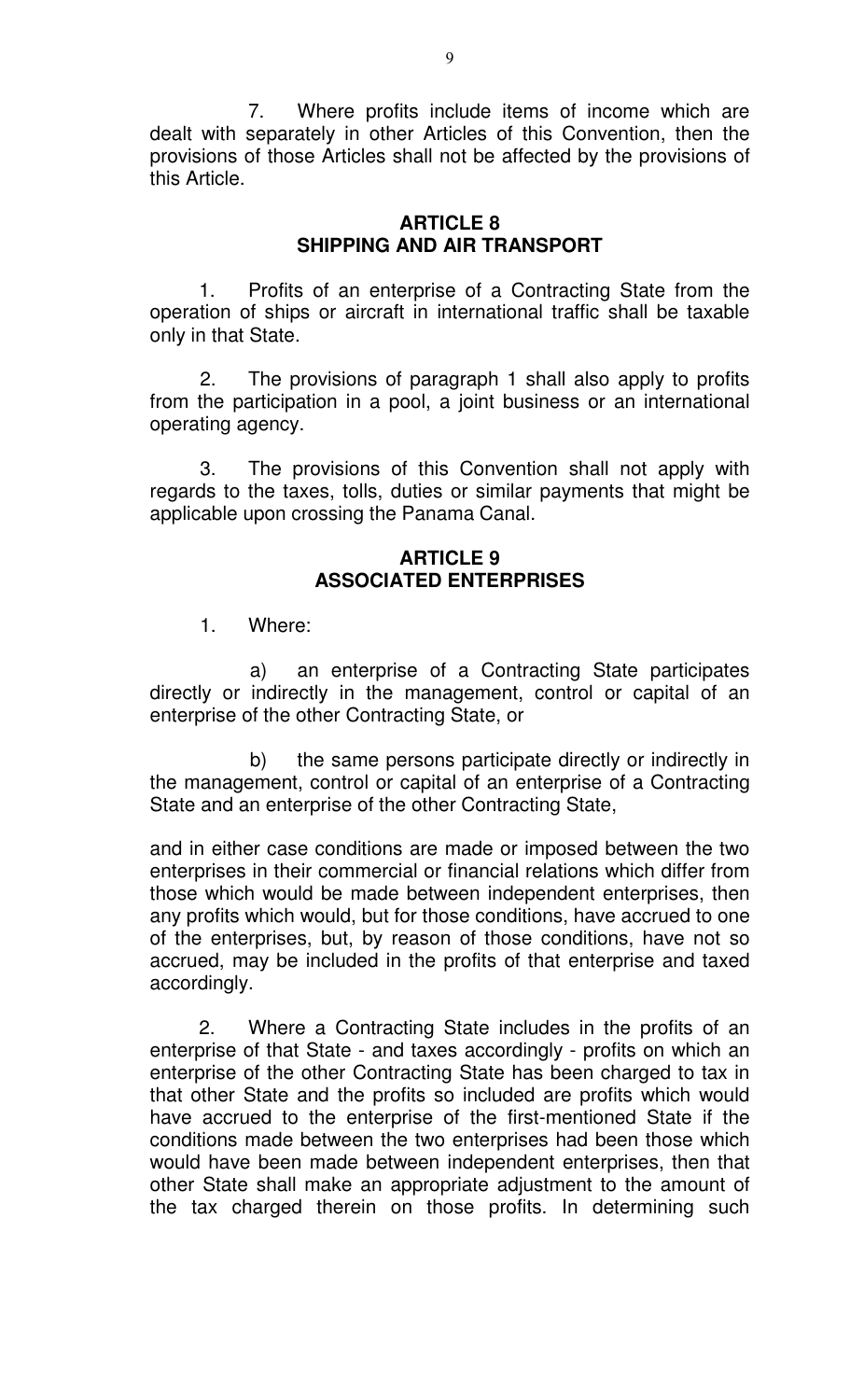adjustment, due regard shall be had to the other provisions of this Convention and the competent authorities of the Contracting States shall, if necessary, consult each other.

## **ARTICLE 10 DIVIDENDS**

1. Dividends paid by a company which is a resident of a Contracting State to a resident of the other Contracting State may be taxed in that other State**.** 

2. However, such dividends may also be taxed in the Contracting State of which the company paying the dividends is a resident and according to the laws of that State, but if the beneficial owner of the dividends is a resident of the other Contracting State, the tax so charged shall not exceed:

a) 5 per cent of the gross amount of the dividends if the beneficial owner is a company (other than a partnership) which holds directly at least 10 per cent of the capital of the company paying the dividends;

b) 15 per cent of the gross amount of the dividends in all other cases.

This paragraph shall not affect the taxation of the company in respect of the profits out of which the dividends are paid.

 3. The term "dividends" as used in this Article means income from shares, mining shares, founders' shares or other rights, not being debt-claims, participating in profits, as well as income from other corporate rights which is subjected to the same taxation treatment as income from shares by the laws of the State of which the company making the distribution is a resident.

4. The provisions of paragraphs 1 and 2 shall not apply if the beneficial owner of the dividends, being a resident of a Contracting State, carries on business in the other Contracting State of which the company paying the dividends is a resident, through a permanent establishment situated therein, and the holding in respect of which the dividends are paid is effectively connected with such permanent establishment. In such case the provisions of Article 7 shall apply.

5. Where a company which is a resident of a Contracting State derives profits or income from the other Contracting State, that other State may not impose any tax on the dividends paid by the company, except insofar as such dividends are paid to a resident of that other State or insofar as the holding in respect of which the dividends are paid is effectively connected with a permanent establishment situated in that other State, nor subject the company's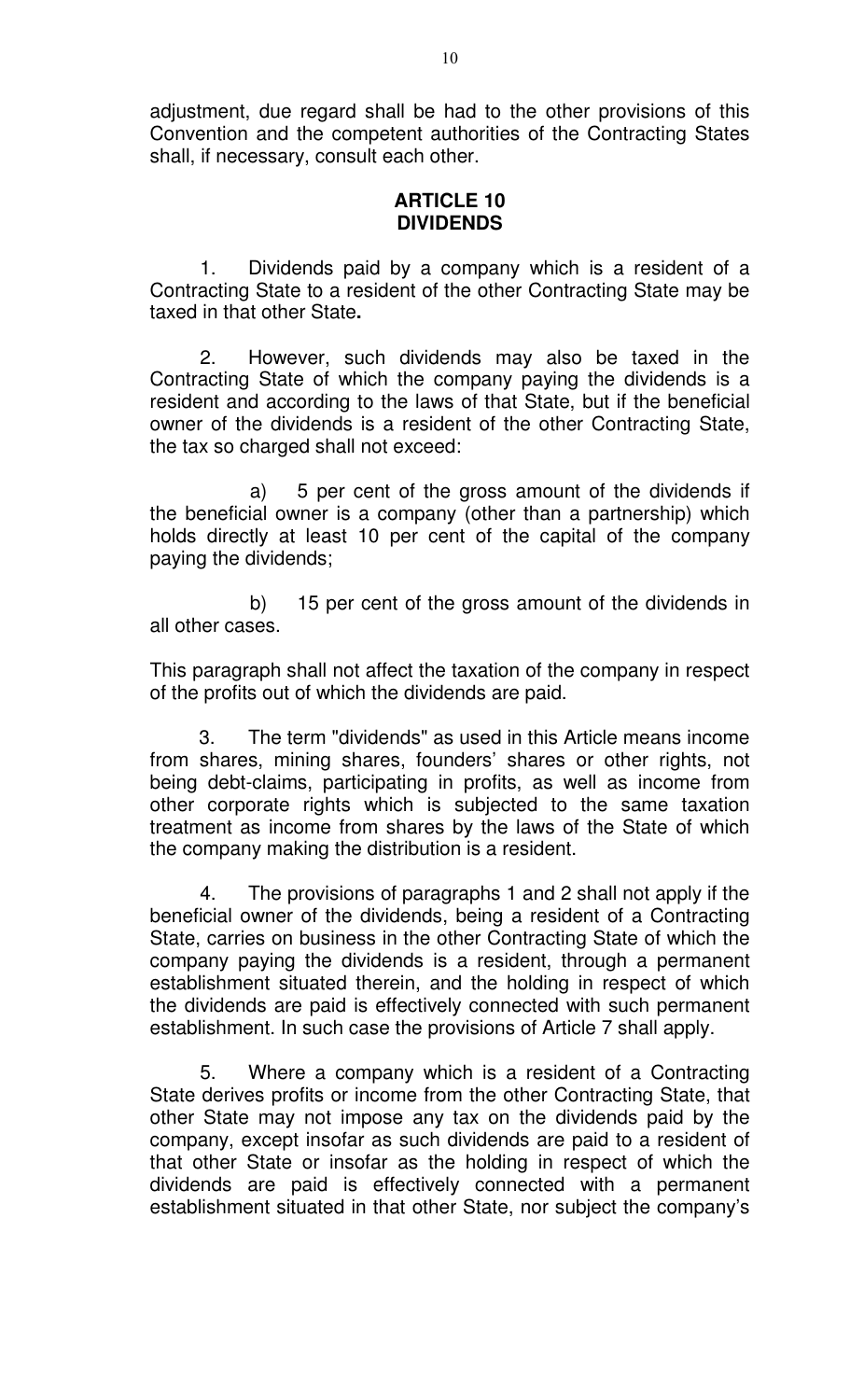undistributed profits to a tax on the company's undistributed profits, even if the dividends paid or the undistributed profits consist wholly or partly of profits or income arising in such other State.

6. Notwithstanding any other provision of this Convention, where a company which is a resident of a Contracting State has a permanent establishment in the other Contracting State, the profits taxable under Article 7, paragraph 1, may be subject to an additional tax in that other State, in accordance with its laws, but the additional charge shall not exceed 5 per cent of the amount of those profits.

## **ARTICLE 11 INTEREST**

1. Interest arising in a Contracting State and paid to a resident of the other Contracting State may be taxed in that other State.

2. However, such interest may also be taxed in the Contracting State in which it arises and according to the laws of that State, but if the beneficial owner of the interest is a resident of the other Contracting State, the tax so charged shall not exceed 5 per cent of the gross amount of the interest.

3. Notwithstanding the provisions of paragraph 2, interest arising in a Contracting State and paid to a resident of the other Contracting State shall be taxable only in that other State, if

a) the beneficial owner of the interest is that other Contracting State, the Central Bank or a local authority thereof; or

b) the interest is paid by the State in which the interest arises or by a local authority or statutory body thereof; or

c) the interest is paid in relation with the sale on credit of merchandise or equipment to an enterprise of a Contracting State; or

d) the interest is paid to other entities or bodies (including financial institutions) as a result of financing provided by such institutions or bodies in connection with agreements concluded between the Governments of the Contracting States; or

e) the interest is paid by a financial institution of one of the Contracting States to a financial institution of the other Contracting State.

4. The term "interest" as used in this Article means income from debt-claims of every kind, whether or not secured by mortgage and whether or not carrying a right to participate in the debtor's profits, and in particular, income from government securities and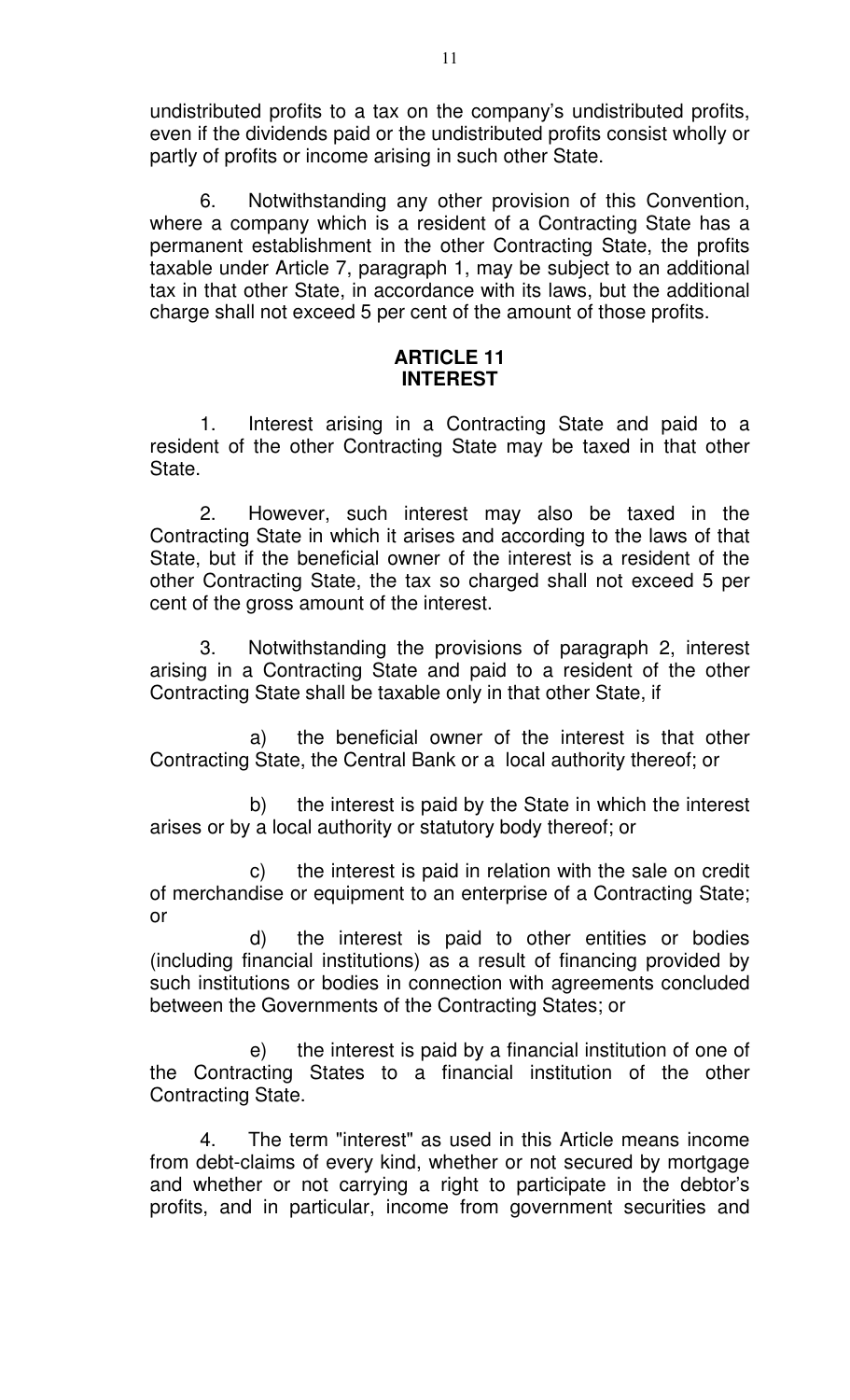income from bonds or debentures, including premiums or prizes attaching to such securities, bonds or debentures. Penalty charges for late payment shall not be regarded as interest for the purpose of this Article.

5. The provisions of paragraphs 1, 2 and 3 shall not apply if the beneficial owner of the interest, being a resident of a Contracting State, carries on business in the other Contracting State in which the interest arises, through a permanent establishment situated therein, and the debt-claim in respect of which the interest is paid is effectively connected with such permanent establishment. In such case the provisions of Article 7 shall apply.

6. Interest shall be deemed to arise in a Contracting State when the payer is a resident of that State. Where, however, the person paying the interest, whether he is a resident of a Contracting State or not, has in a Contracting State a permanent establishment in connection with which the indebtedness on which the interest is paid was incurred, and such interest is borne by such permanent establishment, then such interest shall be deemed to arise in the Contracting State in which the permanent establishment is situated.

 7. Where, by reason of a special relationship between the payer and the beneficial owner or between both of them and some other person, the amount of the interest, having regard to the debtclaim for which it is paid, exceeds the amount which would have been agreed upon by the payer and the beneficial owner in the absence of such relationship, the provisions of this Article shall apply only to the last-mentioned amount. In such case, the excess part of the payments shall remain taxable according to the laws of each Contracting State, due regard being had to the other provisions of this Convention.

### **ARTICLE 12 ROYALTIES**

1. Royalties arising in a Contracting State and paid to a resident of the other Contracting State may be taxed in that other State.

2. However, such royalties may also be taxed in the Contracting State in which they arise and according to the laws of that State, but if the beneficial owner of the royalties is a resident of the other Contracting State, the tax so charged shall not exceed 5 per cent of the gross amount of the royalties.

3. The term "royalties" as used in this Article means payments of any kind received as a consideration for the use of, or the right to use, any copyright of literary, artistic or scientific work including software and cinematograph films, any patent, trade mark,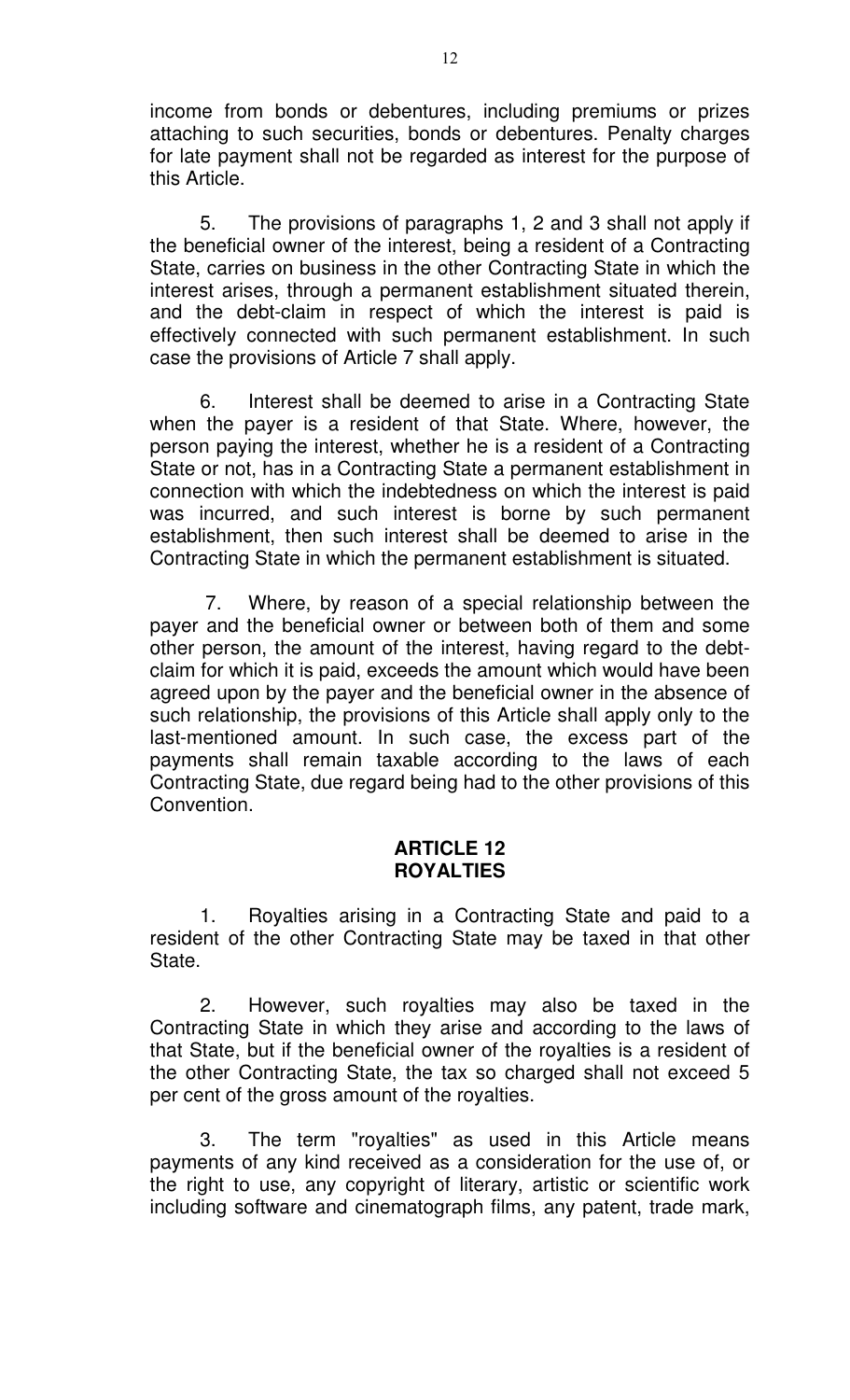drawing, design or model, plan, secret formula or process, or for the use of, or the right to use, industrial, commercial, or scientific equipment or for information concerning industrial commercial or scientific experience.

4. The provisions of paragraphs 1 and 2 shall not apply if the beneficial owner of the royalties, being a resident of a Contracting State, carries on business in the other Contracting State in which the royalties arise, through a permanent establishment situated therein, and the right or property in respect of which the royalties are paid is effectively connected with such permanent establishment. In such case the provisions of Article 7 shall apply.

5. Royalties shall be deemed to arise in a Contracting State when the payer is a resident of that State. Where, however, the person paying the royalties, whether he is a resident of a Contracting State or not, has in a Contracting State a permanent establishment in connection with which the liability to pay the royalties was incurred, and such royalties are borne by the permanent establishment, then such royalties shall be deemed to arise in the Contracting State in which the permanent establishment is situated.

6. Where, by reason of a special relationship between the payer and the beneficial owner or between both of them and some other person, the amount of the royalties, having regard to the use, right or information for which they are paid, exceeds the amount which would have been agreed upon by the payer and the beneficial owner in the absence of such relationship, the provisions of this Article shall apply only to the last-mentioned amount. In such case, the excess part of the payments shall remain taxable according to the laws of each Contracting State, due regard being had to the other provisions of this Convention.

### **ARTICLE 13 CAPITAL GAINS**

1. Gains derived by a resident of a Contracting State from the alienation of immovable property referred to in Article 6 and situated in the other Contracting State may be taxed in that other State.

2. Gains from the alienation of movable property forming part of the business property of a permanent establishment which an enterprise of a Contracting State has in the other Contracting State, including such gains from the alienation of such a permanent establishment (alone or with the whole enterprise), may be taxed in that other State.

3. Gains derived by an enterprise of a Contracting State from the alienation of ships or aircraft operated in international traffic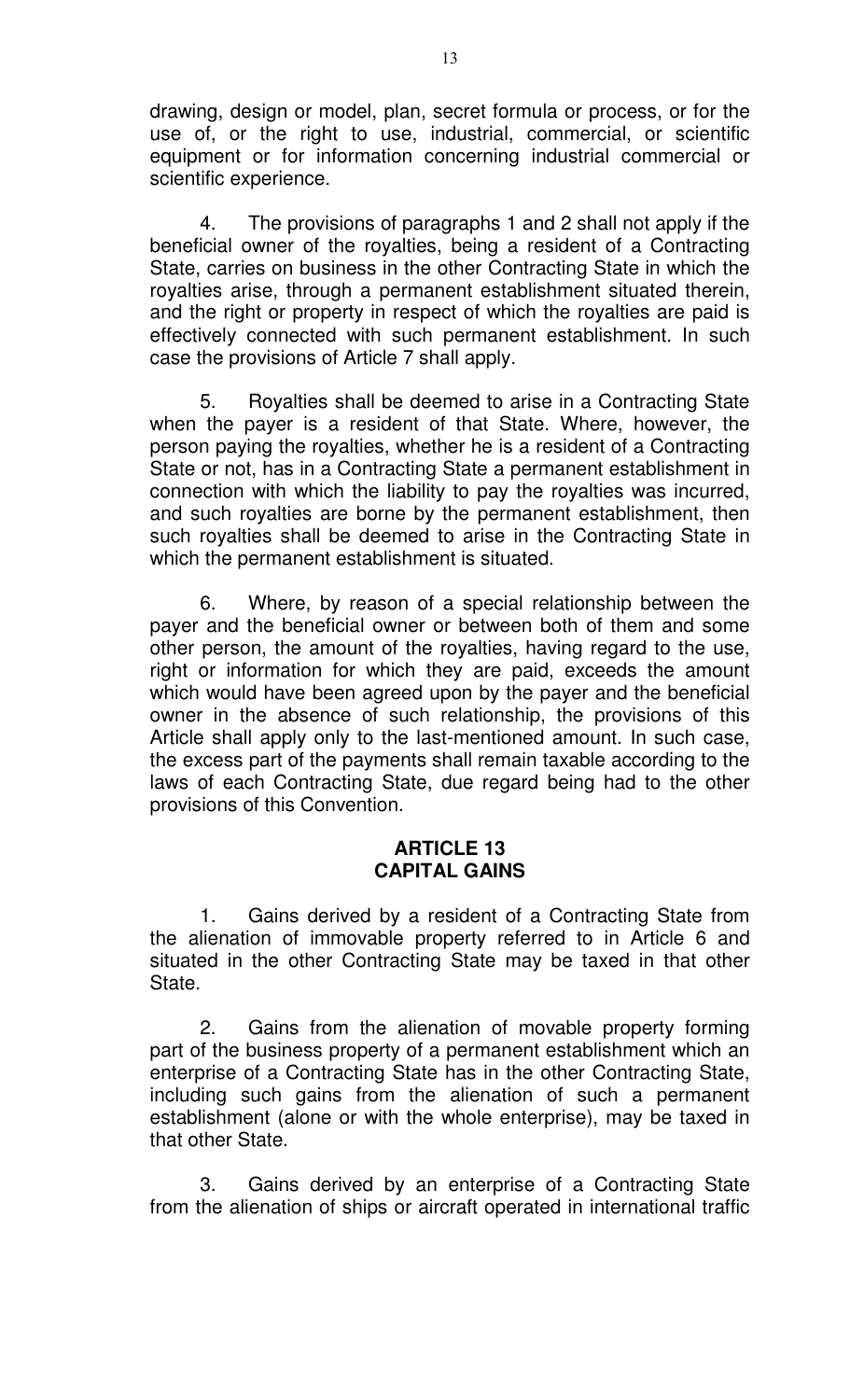or movable property pertaining to the operation of such ships or aircraft shall be taxable only in that Contracting State.

4. Gains derived by a resident of a Contracting State from the alienation of shares or comparable interests deriving more than 50 per cent of their value directly or indirectly from immovable property situated in the other Contracting State may be taxed in that other State.

However, this paragraph shall not apply to gains derived from the alienation of shares or other comparable interests of companies that are listed on an approved stock exchange of one of the Contracting States, to gains derived from the alienation of shares or other comparable interests in the course of a corporate reorganization or where the immovable property from which the shares or comparable interests derive their value is immovable property (such as a mine or a hotel) in which a business is carried on.

5. Gains from the alienation of any property other than that referred to in paragraphs 1, 2, 3 and 4 shall be taxable only in the Contracting State of which the alienator is a resident.

### **ARTICLE 14 SERVICES**

 1. Income derived by a resident of a Contracting State for services rendered in the other Contracting State, may be taxed in the first-mentioned State. However, such income may also be taxed in the Contracting State where the services are rendered, as long as such services qualify as professional services, consultancy services, industrial commercial advice, technical or management services or similar services. However, the tax so charged shall not exceed 5 per cent of the gross amount of the payment when the beneficial owner of such payments is a resident of the other Contracting State.

However, if the services are not rendered in any of the Contracting States, income from such services may be taxed in the Contracting State from where the income from such services arises. The income from such services shall be deemed to arise in a Contracting State when the payer is a resident of that State. Where, however, the person paying the income from such services, whether he is a resident of a Contracting State or not, has in a Contracting State a permanent establishment in connection with which the liability to pay the income from such services was incurred, and such income is borne by the permanent establishment, then such income shall be deemed to arise in the Contracting State in which the permanent establishment is situated.

2. The term "professional services" as used in this Article includes independent, scientific, literary, artistic, and educational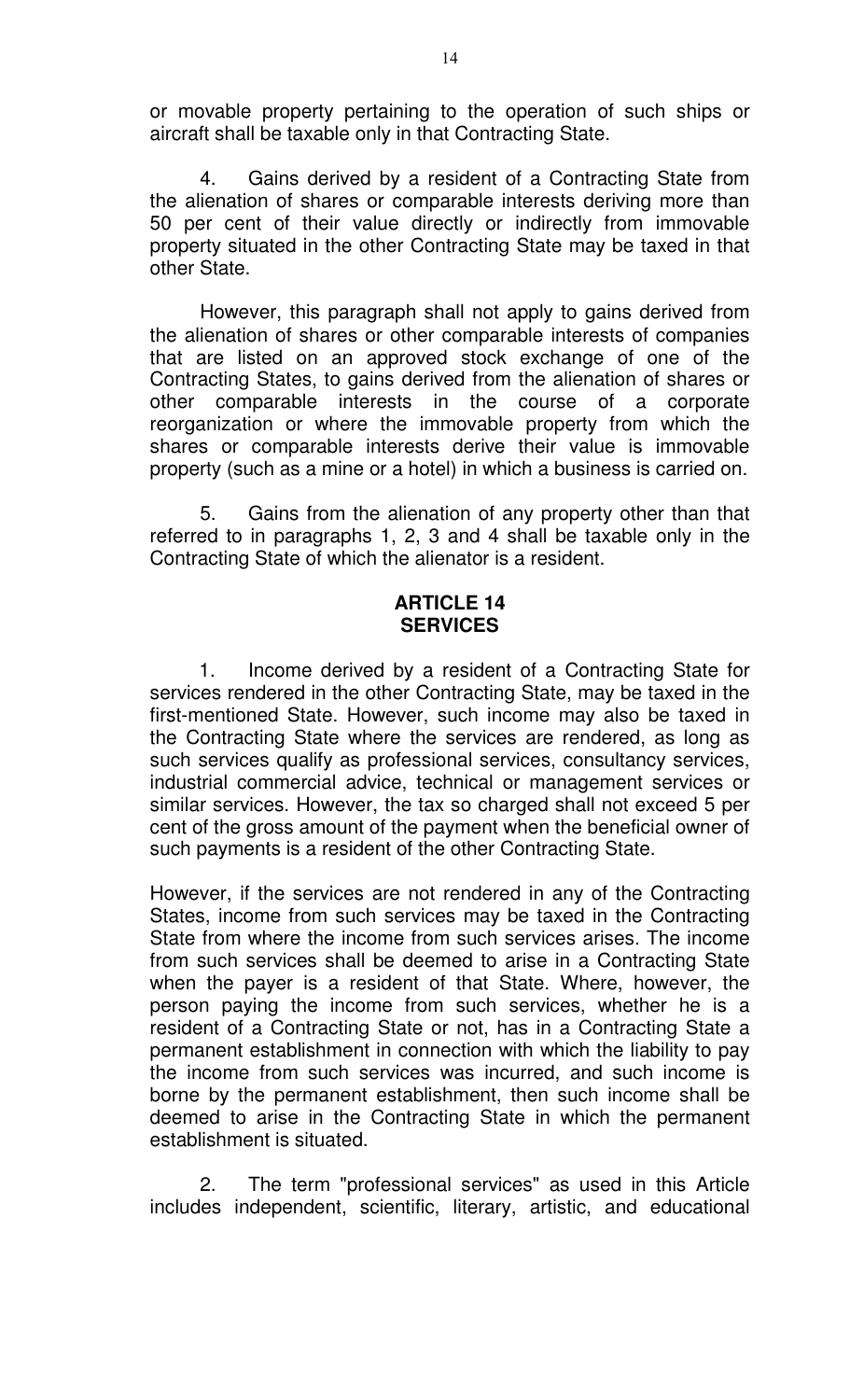activities, as well as medical, legal, engineering, architectural, dental and accounting activities.

 3. The provisions of paragraph 1 shall not apply if the service provider, being a resident of a Contracting State, carries on a business in the other Contracting State in which the services income arise through a permanent establishment situated therein and the activity in respect of which the fees are paid is effectively connected with such permanent establishment. In such a case, the provisions of Article 7 shall apply.

4. Where, by reason of a special relationship between the service provider and the beneficiary of the services or between both of them and some other person, the amount of the services income exceeds the amount which would have been agreed upon by the service provider and the beneficiary of the services in the absence of such relationship, the provisions of this Article shall apply only to the last-mentioned amount. In such case, the excess part of the service income shall remain taxable according to the laws of each Contracting State, due regard being had to the other provisions of this Convention.

## **ARTICLE 15 INCOME FROM EMPLOYMENT**

1. Subject to the provisions of Articles 16, 18 and 19, salaries, wages and other similar remuneration derived by a resident of a Contracting State in respect of an employment shall be taxable only in that State unless the employment is exercised in the other Contracting State. If the employment is so exercised, such remuneration as is derived therefrom may be taxed in that other State.

2. Notwithstanding the provisions of paragraph 1, remuneration derived by a resident of a Contracting State in respect of an employment exercised in the other Contracting State shall be taxable only in the first-mentioned State if:

a) the recipient is present in the other State for a period or periods not exceeding in the aggregate 183 days in any twelve month period commencing or ending in the calendar year concerned, and

b) the remuneration is paid by, or on behalf of, an employer who is not a resident of the other State, and

c) the remuneration is not borne by a permanent establishment which the employer has in the other State.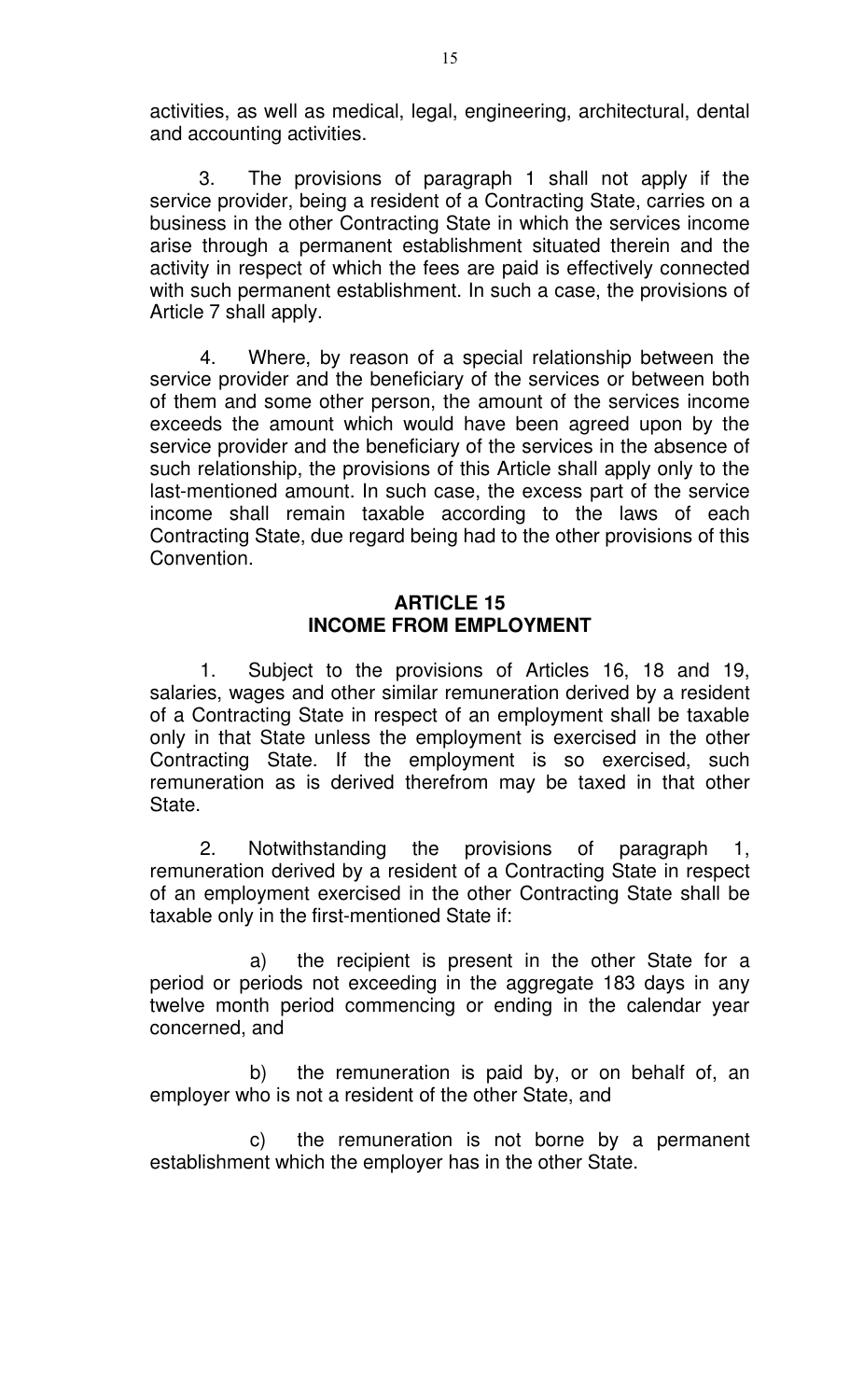3. Notwithstanding the preceding provisions of this Article, remuneration derived in respect of an employment exercised aboard a ship or aircraft operated in international traffic, may be taxed in the Contracting State of which the enterprise that operates the ship or aircraft is a resident.

## **ARTICLE 16 DIRECTORS' FEES**

Directors' fees and other similar payments derived by a resident of a Contracting State in his capacity as a member of the board of directors of a company which is a resident of the other Contracting State may be taxed in that other State.

### **ARTICLE 17 ARTISTES AND SPORTSPERSONS**

1. Notwithstanding the provisions of Articles 7 and 15, income derived by a resident of a Contracting State as an entertainer, such as a theatre, motion picture, radio or television artiste, or a musician, or as a sportsperson, from his personal activities as such exercised in the other Contracting State, may be taxed in that other State.

2. Where income in respect of personal activities exercised by an entertainer or a sportsperson in his capacity as such accrues not to the entertainer or sportsperson himself but to another person, that income may, notwithstanding the provisions of Articles 7 and 15, be taxed in the Contracting State in which the activities of the entertainer or sportsperson are exercised.

### **ARTICLE 18 PENSIONS**

1. Subject to the provisions of paragraph 2 of Article 19, pensions and other similar remuneration paid to a resident of a Contracting State in consideration of past employment shall be taxable only in that State.

2. Notwithstanding the provisions of paragraph 1, pensions and other payments made under the social security legislation of a Contracting State shall be taxable only in that State.

3. Notwithstanding the provisions of paragraph 1, pensions and other similar remuneration (including lump-sum payments) arising in a Contracting State and paid to a resident of the other Contracting State shall be taxable only in the first-mentioned State, provided that such payments derive from contributions paid to or from provisions made under a pension scheme by the recipient or on his behalf and that these contributions, provisions or the pensions or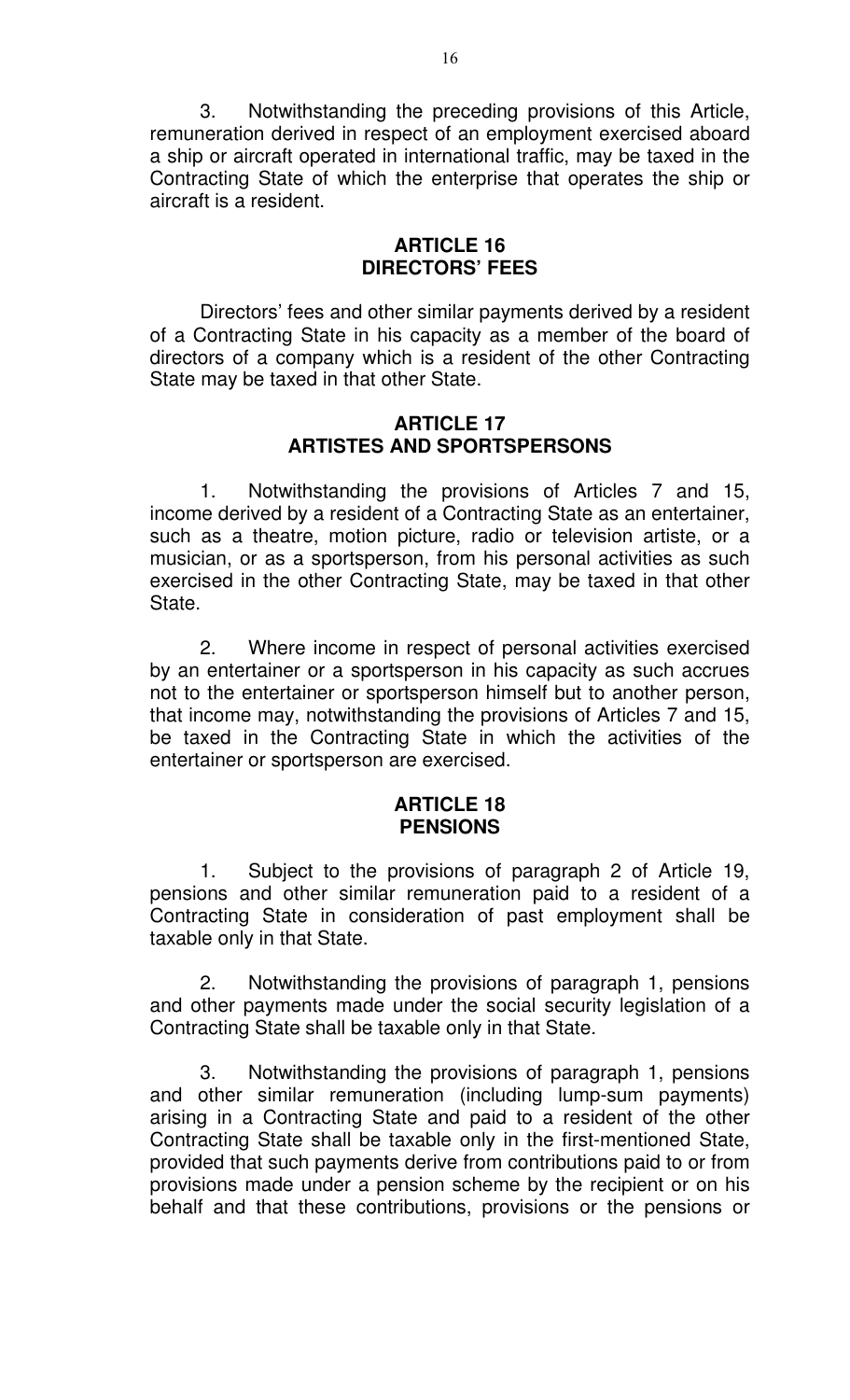other similar remuneration have been subject to tax in the firstmentioned State under the ordinary rules of its tax laws.

#### **ARTICLE 19 GOVERNMENT SERVICE**

1.

a) Salaries, wages and other similar remuneration paid by a Contracting State or a local authority thereof to an individual in respect of services rendered to that State or authority shall be taxable only in that State.

b) However, such salaries, wages and other similar remuneration shall be taxable only in the other Contracting State if the services are rendered in that State and the individual is a resident of that State who:

i. is a nation of that State; or

ii. did not become a resident of that State solely for the purpose of rendering the services.

2.

a) Notwithstanding the provisions of paragraph 1, pensions and other similar remuneration paid by, or out of funds created by, a Contracting State or a local authority thereof to an individual in respect of services rendered to that State or authority shall be taxable only in that State.

b) However, such pensions and other similar remuneration shall be taxable only in the other Contracting State if the individual is a resident of, and a national of, that State.

3. The provisions of Articles 15, 16, 17 and 18 shall apply to salaries, wages, pensions and other similar remuneration in respect of services rendered in connection with a business carried on by a Contracting State or a local authority thereof.

#### **ARTICLE 20 STUDENTS**

Payments which a student or business apprentice who is or was immediately before visiting a Contracting State a resident of the other Contracting State and who is present in the first-mentioned State solely for the purpose of his education or training receives for the purpose of his maintenance, education or training shall be taxed in that State, provided that such payments arise from sources outside that State.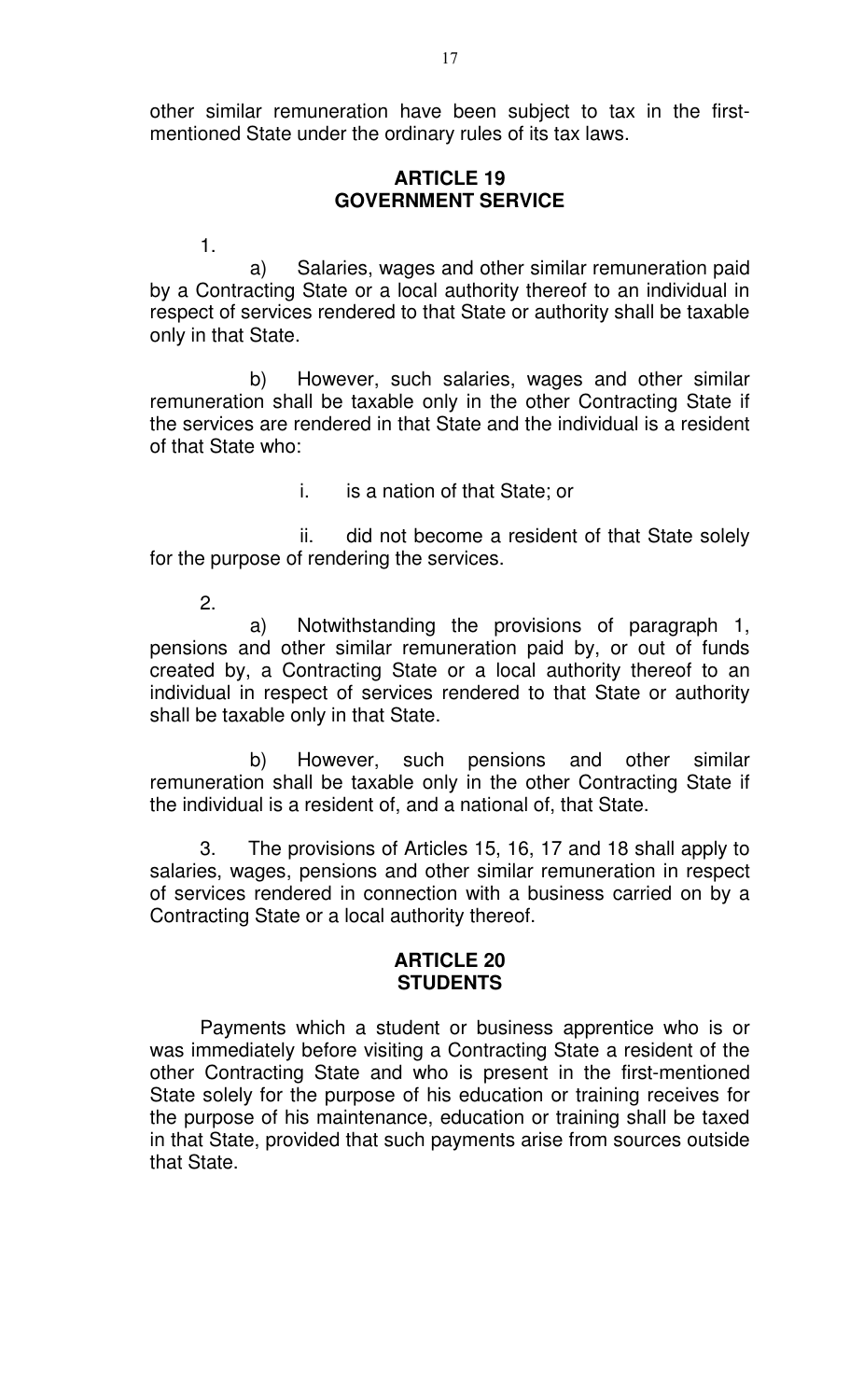### **ARTICLE 21 OTHER INCOME**

1. Items of income of a resident of a Contracting State, wherever arising, not dealt with in the foregoing Articles of this Convention shall be taxable only in that State.

 2. The provisions of paragraph 1 shall not apply to income, other than income from immovable property as defined in paragraph 2 of Article 6, if the recipient of such income, being a resident of a Contracting State, carries on business in the other Contracting State through a permanent establishment situated therein and the right or property in respect of which the income is paid is effectively connected with such permanent establishment. In such case the provisions of Article 7 shall apply.

3. Where, by reason of a special relationship between the persons who have carried on activities from which income referred to in paragraph 1 are derived, the payment for such activities exceeds the amount which would have been agreed upon by independent persons, the provisions of paragraph 1 shall apply only to the lastmentioned amount. In such case, the excess part of the payment shall remain taxable according to the laws of each Contracting State, due regard being had to the other provisions of the Convention.

### **CHAPTER IV TAXATION ON CAPITAL**

## **ARTICLE 22 CAPITAL**

1. Capital represented by immovable property referred to in Article 6, owned by a resident of a Contracting State and situated in the other Contracting State, may be taxed in that other State.

2. Capital represented by movable property forming part of the business property of a permanent establishment which an enterprise of a Contracting State has in the other Contracting State may be taxed in that other State.

3. Capital represented by ships and aircraft operated in international traffic by an enterprise of a Contracting State and by movable property pertaining to the operation of such ships or aircraft, shall be taxable only in that State.

4. All other elements of capital or a resident of a Contracting State shall be taxable only in that State.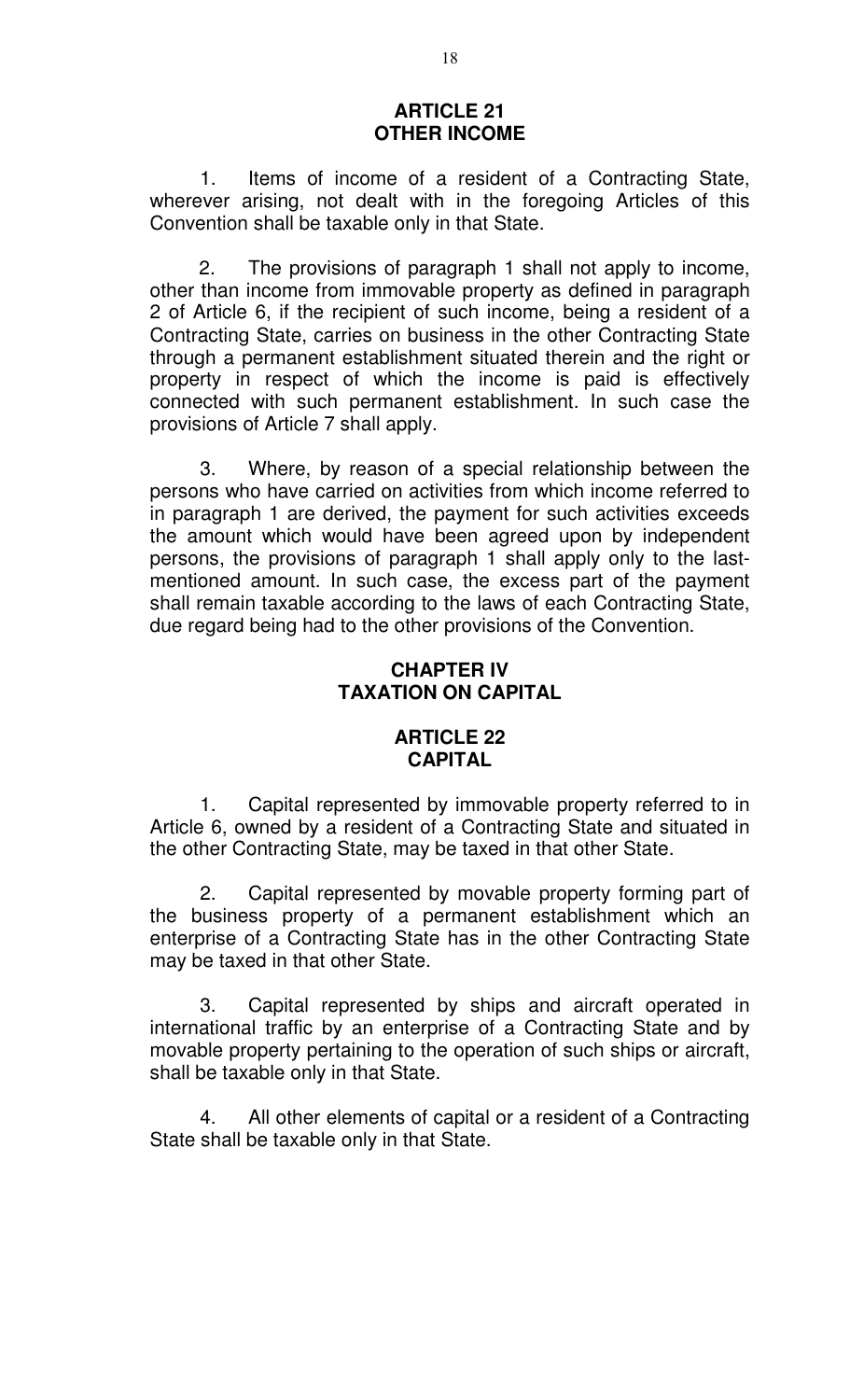### **CHAPTER V METHODS FOR ELIMINATION OF DOUBLE TAXATION**

### **ARTICLE 23 ELIMINATION OF DOUBLE TAXATION**

1. In Panama double taxation will be eliminated as follows:

a) Where a resident of Panama derives income or owns capital which, in accordance with the provisions of this Convention, may be taxed in Luxembourg, Panama will exempt such income or capital from taxes.

b) Where in accordance with any provision of the Convention income derived or capital owned by a resident of Panama is exempt from tax in Panama, Panama may nevertheless, in calculating the amount of tax on the remaining income or capital of such resident, take into account the exempted income or capital.

 2. Subject to the provisions of the law of Luxembourg regarding the elimination of double taxation which shall not affect the general principle thereof, double taxation shall be eliminated as follows:

a) Where a resident of Luxembourg derives income or owns capital which, in accordance with the provisions of this Convention, may be taxed in Panama, Luxembourg shall, subject to the provisions of sub-paragraphs b) and c), exempt such income or capital from tax, but may, in order to calculate the amount of tax on the remaining income or capital of the resident, apply the same rates of tax as if the income or capital had not been exempted.

b) Where a resident of Luxembourg derives income which, in accordance with the provisions of Articles 10, 11, 12, 14 and 17 may be taxed in Panama, Luxembourg shall allow as a deduction from the income tax on individuals or from the corporation tax of that resident an amount equal to the tax paid in Panama. Such deduction shall not, however, exceed that part of the tax, as computed before the deduction is given, which is attributable to such items of income derived from Panama.

c) The provisions of sub-paragraph a) shall not apply to income derived or capital owned by a resident of Luxembourg where Panama applies the provisions of this Convention to exempt such income or capital from tax or applies the provisions of paragraph 2 of Articles 10, 11 and 12, or of paragraph 1 of Article 14 to such income.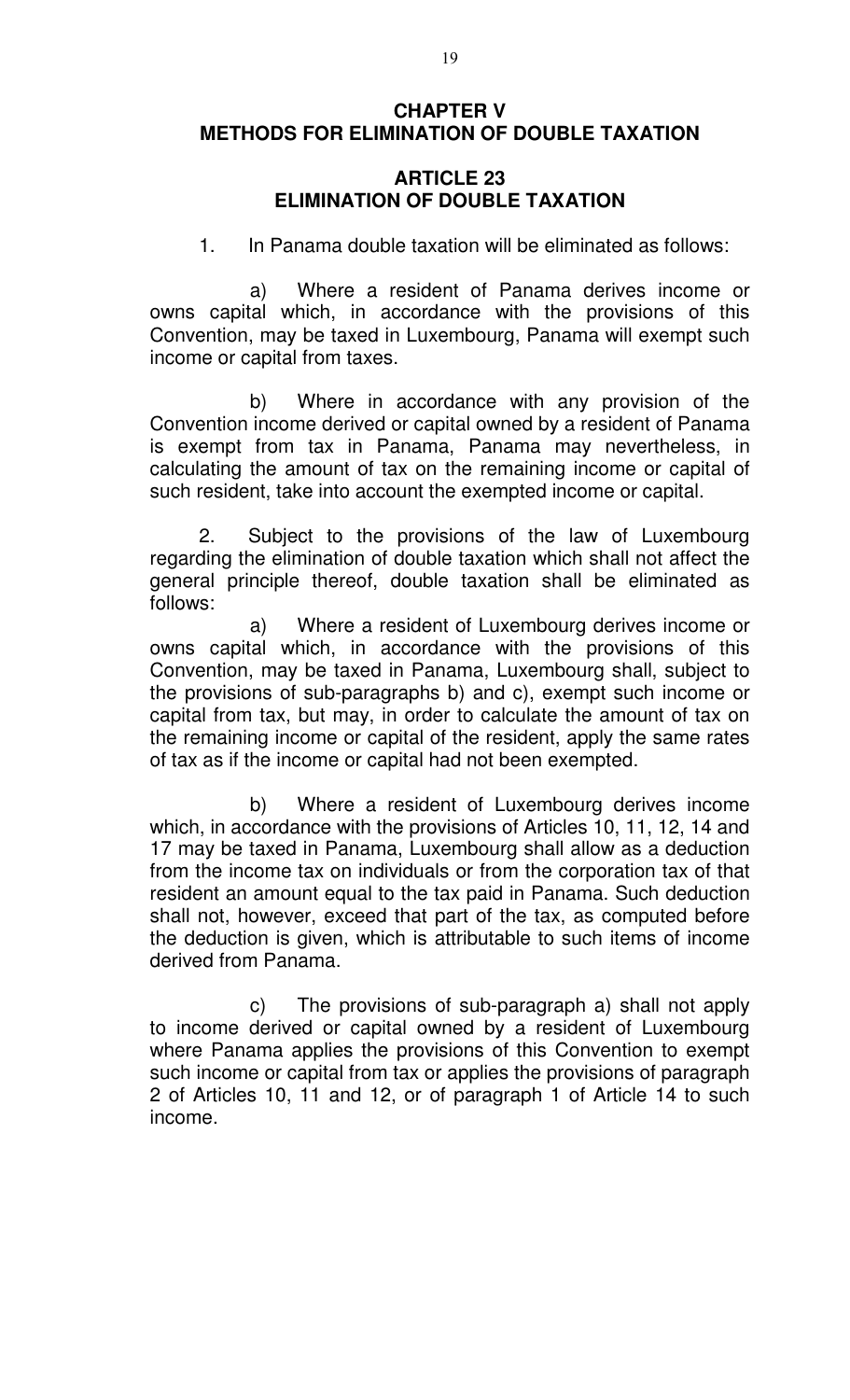#### **CHAPTER VI SPECIAL PROVISIONS**

### **ARTICLE 24 NON-DISCRIMINATION**

1. Nationals of a Contracting State shall not be subjected in the other Contracting State to any taxation or any requirement connected therewith, which is other or more burdensome than the taxation and connected requirements to which nationals of that other State in the same circumstances, in particular with respect to residence, are or may be subjected. This provision shall, notwithstanding the provisions of Article 1, also apply to persons who are not residents of one or both of the Contracting States.

2. The taxation on a permanent establishment which an enterprise of a Contracting State has in the other Contracting State shall not be less favorably levied in that other State than the taxation levied on enterprises of that other State carrying on the same activities. This provision shall not be construed as obliging a Contracting State to grant to residents of the other Contracting State any personal allowances, reliefs and reductions for taxation purposes on account of civil status or family responsibilities which it grants to its own residents.

3. Except where the provisions of paragraph 1 of Article 9, paragraph 7 of Article 11, paragraph 6 of Article 12, paragraph 4 of Article 14, or paragraph 3 of Article 21 apply, interest, royalties and other disbursements paid by an enterprise of a Contracting State to a resident of the other Contracting State shall, for the purpose of determining the taxable profits of such enterprise, be deductible under the same conditions as if they had been paid to a resident of the first-mentioned State. Similarly, any debts of an enterprise of a Contracting State to a resident of the other Contracting State shall, for the purpose of determining the taxable capital of such enterprise, be deductible under the same conditions as if they had been contracted to a resident of the first-mentioned State.

4. Enterprises of a Contracting State, the capital of which is wholly or partly owned or controlled, directly or indirectly, by one or more residents of the other Contracting State, shall not be subjected in the first-mentioned State to any taxation or any requirement connected therewith which is other or more burdensome than the taxation and connected requirements to which other similar enterprises of the first-mentioned State are or may be subjected.

5. The provisions of this Article shall, notwithstanding the provisions of Article 2, apply to taxes of every kind and description.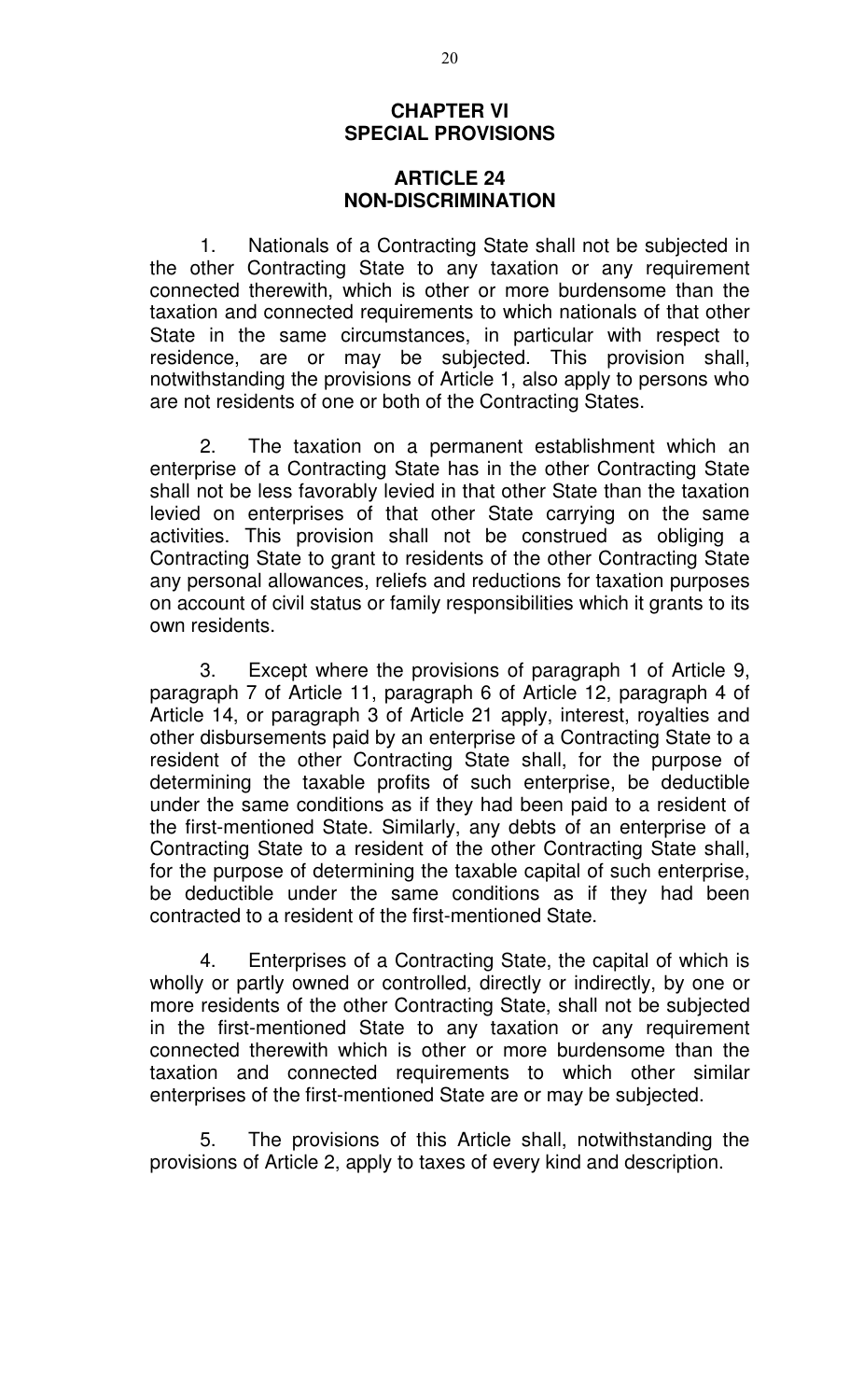#### **ARTICLE 25 MUTUAL AGREEMENT PROCEDURE**

 1. Where a person considers that the actions of one or both of the Contracting States result or will result for him in taxation not in accordance with the provisions of this Convention, he may, irrespective of the remedies provided by the domestic law of those States, present his case to the competent authority of the Contracting State of which he is a resident or, if his case comes under paragraph 1 of Article 24, to that of the Contracting State of which he is a national. The case must be presented within three years from the first notification of the action resulting in taxation not in accordance with the provisions of the Convention.

2. The competent authority shall endeavour, if the objection appears to it to be justified and if it is not itself able to arrive at a satisfactory solution, to resolve the case by mutual agreement with the competent authority of the other Contracting State, with a view to the avoidance of taxation which is not in accordance with the Convention. Any agreement reached shall be implemented notwithstanding any time limits in the domestic law of the Contracting States.

3. The competent authorities of the Contracting States shall endeavour to resolve by mutual agreement any difficulties or doubts arising as to the interpretation or application of the Convention. They may also consult together for the elimination of double taxation in cases not provided for in the Convention.

4. The competent authorities of the Contracting States may communicate with each other directly, including through a joint commission consisting of themselves or their representatives, for the purpose of reaching an agreement in the sense of the preceding paragraphs.

### **ARTICLE 26 EXCHANGE OF INFORMATION**

1. The competent authorities of the Contracting States shall exchange such information as is foreseeably relevant for carrying out the provisions of this Convention or to the administration or enforcement of the domestic laws concerning taxes of every kind and description imposed on behalf of the Contracting States or of their local authorities, insofar as the taxation thereunder is not contrary to the Convention. The exchange of information is not restricted by Articles 1 and 2.

2. Any information received under paragraph 1 by a Contracting State shall be treated as secret in the same manner as information obtained under the domestic laws of that State and shall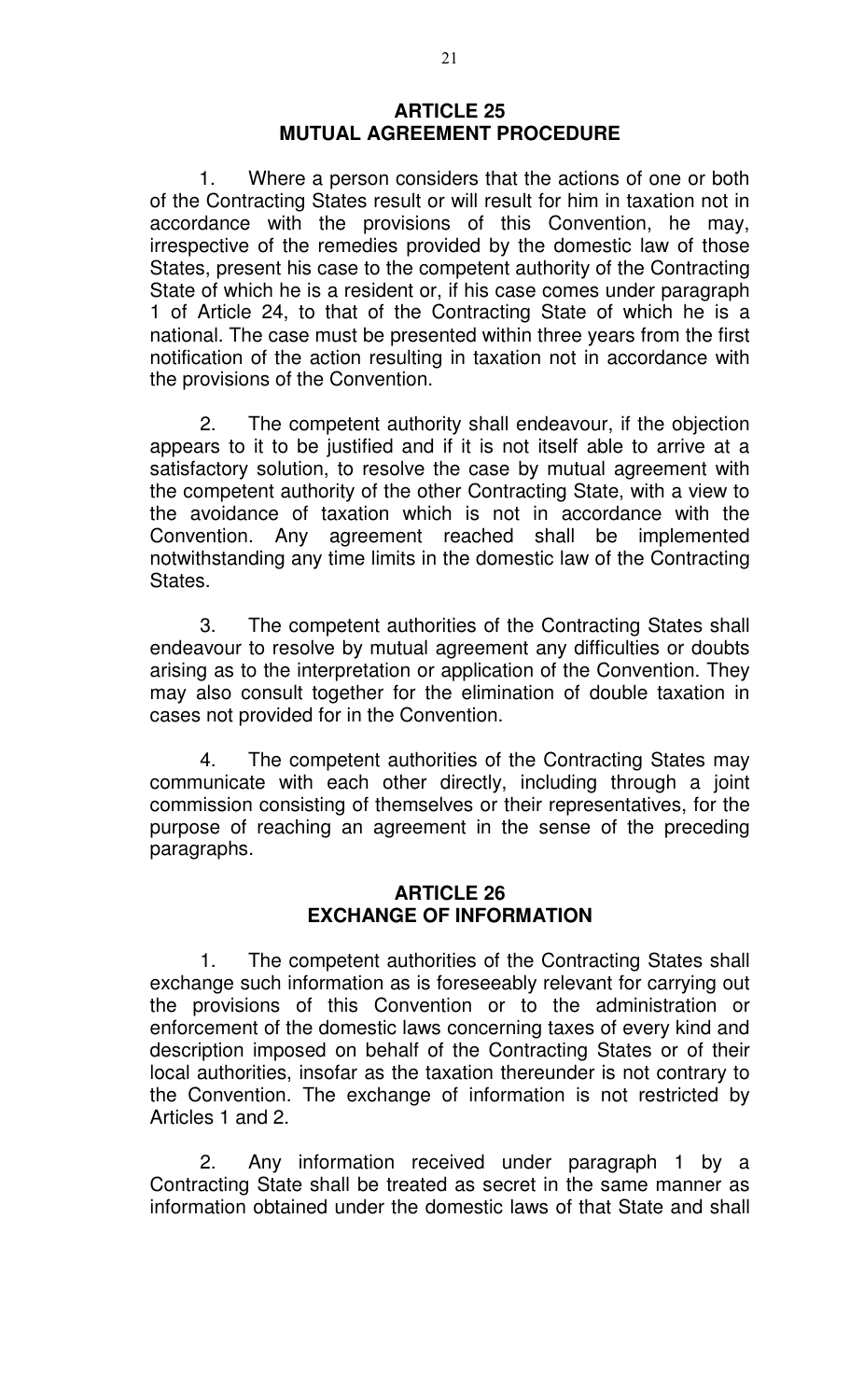be disclosed only to persons or authorities (including courts and administrative bodies) concerned with the assessment or collection of, the enforcement or prosecution in respect of, the determination of appeals in relation to the taxes referred to in paragraph 1, or the oversight of the above. Such persons or authorities shall use the information only for such purposes. They may disclose the information in public court proceedings or in judicial decisions.

3. In no case shall the provisions of paragraphs 1 and 2 be construed so as to impose on a Contracting State the obligation:

a) to carry out administrative measures at variance with the laws and administrative practice of that or of the other Contracting State;

b) to supply information which is not obtainable under the laws or in the normal course of the administration of that or of the other Contracting State;

c) to supply information which would disclose any trade, business, industrial, commercial or professional secret or trade process, or information the disclosure of which would be contrary to public policy (ordre public).

 4. If information is requested by a Contracting State in accordance with this Article, the other Contracting State shall use its information gathering measures to obtain the requested information, even though that other State may not need such information for its own tax purposes. The obligation contained in the preceding sentence is subject to the limitations of paragraph 3 but in no case shall such limitations be construed to permit a Contracting State to decline to supply information solely because it has no domestic interest in such information.

5. In no case shall the provisions of paragraph 3 be construed to permit a Contracting State to decline to supply information upon request solely because the information is held by a bank, other financial institution, nominee or person acting in an agency or a fiduciary capacity or because it relates to ownership interests in a person.

### **ARTICLE 27**

# **MEMBERS OF DIPLOMATIC MISSIONS AND CONSULAR POSTS**

Nothing in this Convention shall affect the fiscal privileges of members of diplomatic missions or consular posts under the general rules of international law or under the provisions of special agreements.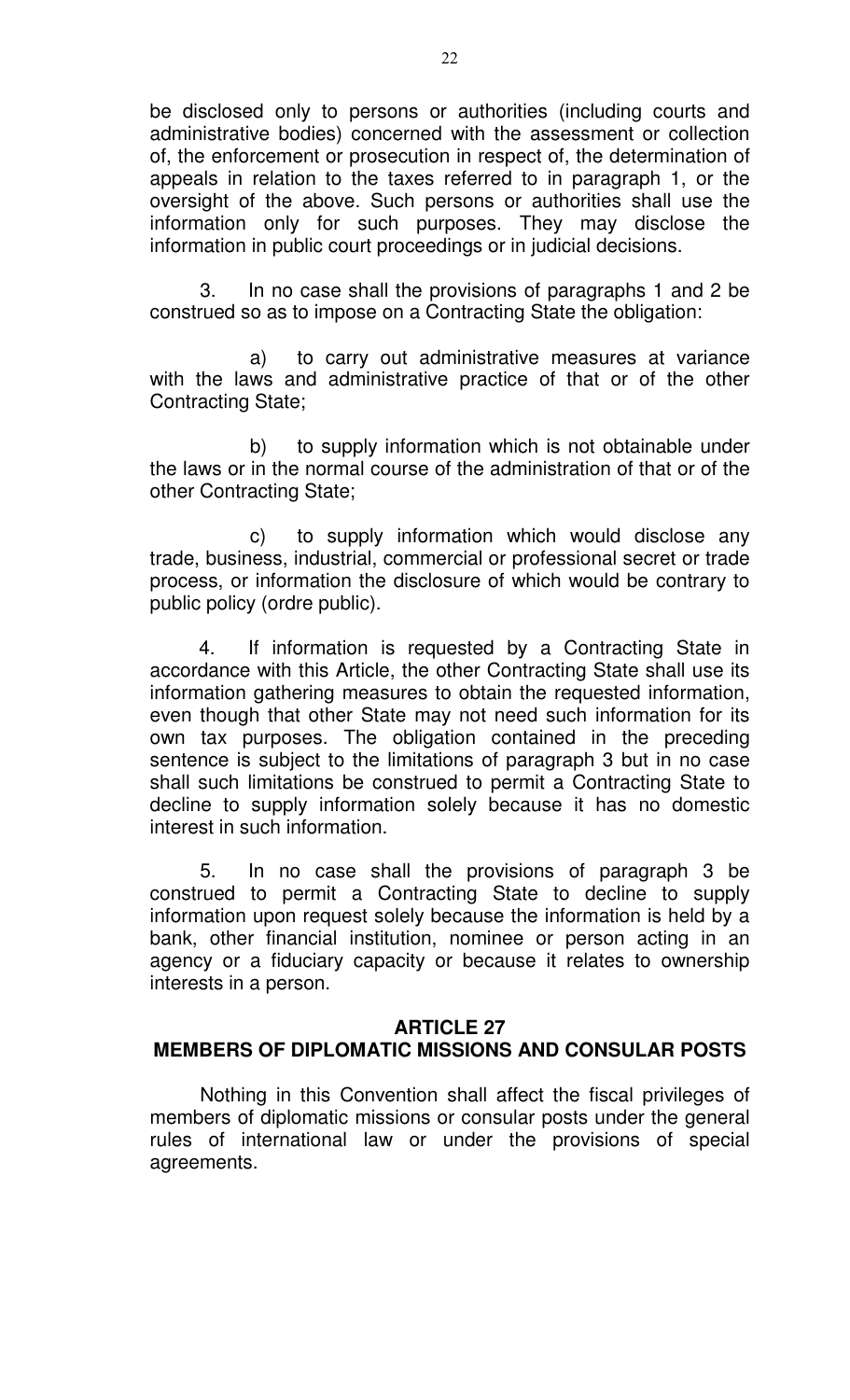### **CHAPTER VII FINAL PROVISIONS**

#### **ARTICLE 28 ENTRY INTO FORCE**

1. The Contracting States shall notify each other in writing, through diplomatic channels, that the procedures required by its law for the entry into force of this Convention have been satisfied.

2. The Convention shall enter into force after a period of three months after the date of the later of the notifications referred to in paragraph 1 and its provisions (including the provisions of Articles 24 and 26) shall have effect:

a) in respect of taxes due at source, for the amounts credited or paid on or after the first day of January of the first calendar year following that in which this Convention enters into force; and

b) in respect of other taxes, for the taxable periods beginning on or after the first day of January of the first calendar year next following that in which this Convention enters into force.

### **ARTICLE 29 TERMINATION**

1. This Convention shall remain in force until terminated by a Contracting State. Either Contracting State may terminate the Convention, through diplomatic channels, by giving notice of termination at least six months before the end of any calendar year beginning after the expiration of a period of five years from the date of its entry into force.

2. The Convention shall cease to have effect:

a) in respect of taxes due at source, for the amounts credited or paid on or after the first day of January of the first calendar year following that in which the notice is given; and

b) in respect of other taxes, for the taxable periods beginning on or after the first day of January of the first calendar year following that in which the notice is given.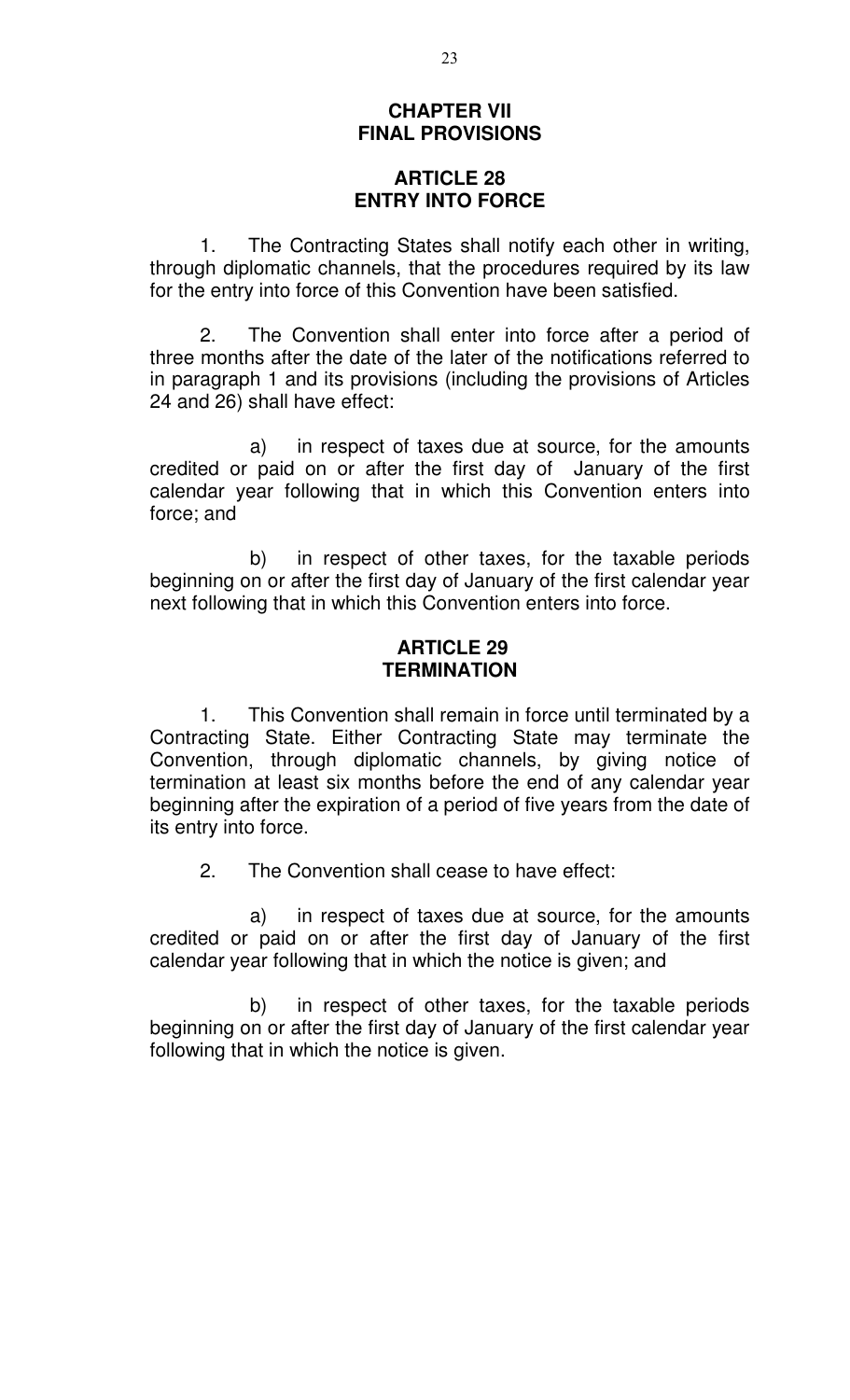**IN WITNESS WHEREOF** the undersigned, duly authorized thereto, have signed this Convention.

Done at Luxembourg on October 7, 2010, in two originals each in Spanish, French and English languages, all texts being equally authentic.

**FOR THE GOVERNMENT OF THE REPUBLIC OF PANAMA (SIGNED) JUAN CARLOS VARELA R. Vice President of the Republic and Minister of Foreign Affairs** 

**FOR THE GOVERNMENT OF LUXEMBOURG (SIGNED) LUC FRIEDEN MINISTER OF FINANCE**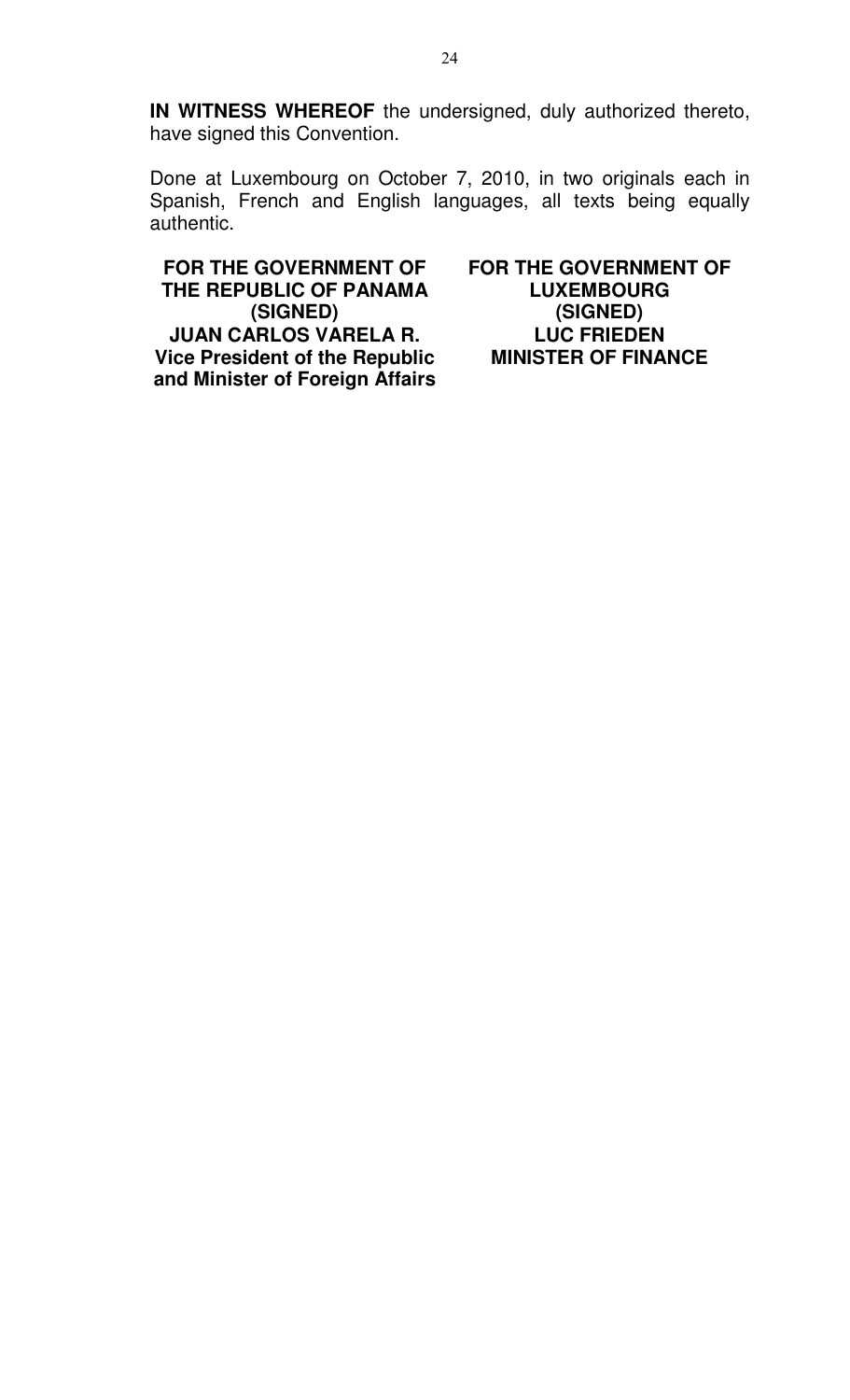# **PROTOCOL**

At the moment of signing the Convention for the Avoidance of Double Taxation and the Prevention of Fiscal Evasion with Respect to Taxes on Income and on Capital, this day concluded between the Republic of Panama and the Grand Duchy of Luxembourg, the undersigned have agreed that the following provisions shall form an integral part of the Convention.

1. In relation to Article 10:

It is understood that in the case of Luxembourg the term "dividends" shall include the investor's share of the profit in a commercial, industrial, mining or craft undertaking, paid proportionally to the profits and by virtue of his capital outlaw, as well as interest and payments on bonds, where, over and above the fixed rate of interest, a right of assignment is granted for supplementary interest varying according to the unretained earnings.

2. In relation to Article 11:

It is understood that the term "interest" shall not include income referred to in Article 10.

3. In relation with Article 12:

In the case of royalties derived by a resident of a Contracting State from the other Contracting State, such resident may elect to be taxed on a net basis as a resident of the other Contracting State. This election may be exercised after the application of the withholding tax described in Article 12, paragraph 2, on the gross amount. The competent authorities shall establish the administrative measures necessary to carry out this provision.

- 4. In relation with Article 26:
	- a) It is understood that the competent authority of the requested State shall provide upon request by the competent authority of the requesting State information for the purposes referred to in Article 26.
	- b) It is understood that information will only be requested once the requesting Contracting State has exhausted all regular sources of information available under the internal taxation procedure.
	- c) It is understood that the administrative assistance provided for in Article 26 does not include measures (i) aimed only at the simple collection of pieces of evidence,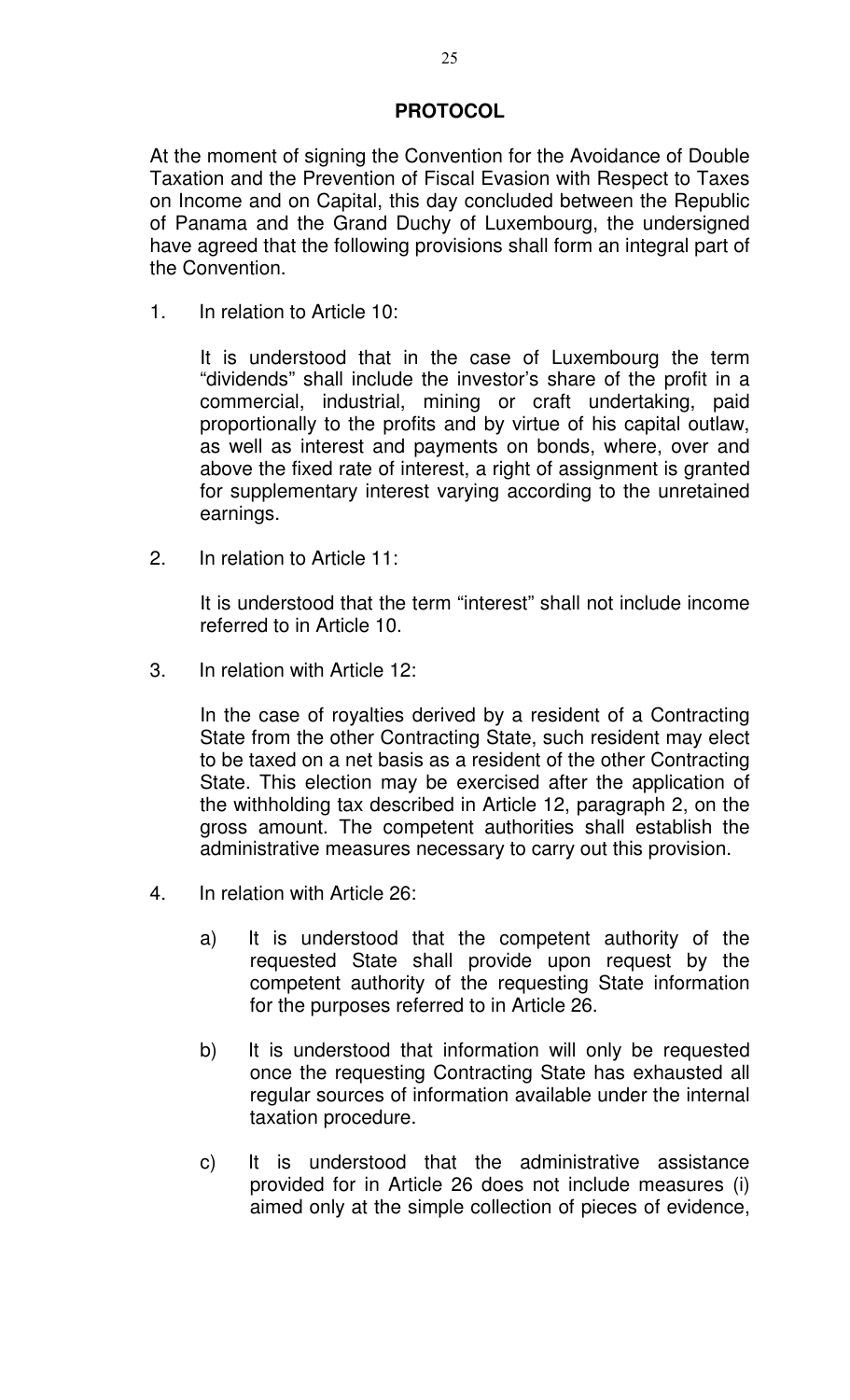or (ii) when it is improbable that the requested information will be relevant for controlling or administering tax matters of a given taxpayer in a Contracting State ("Fishing Expeditions").

d) It is understood that the competent authorities of the requesting State shall provide the following information to the competent authorities of the requested State when making a request for information under Article 26 of the Convention:

i. the name and address of the person(s) under examination or investigation and, if available, other particulars facilitating that person's identification, such as date of birth, marital status, tax identification number;

ii. the period of time for which the information is requested;

iii. a statement of the information sought including its nature and the form in which the requesting State wishes to receive the information from the requested State;

iv. the tax purpose for which the information is sought;

v. grounds for believing that the information requested is held in the requested State or is in the possession or control of a person within the jurisdiction of the requested State;

vi. the name and address of any person believed to be in possession of the requested information;

vii. a statement that the requesting State has pursued all means available in its own territory to obtain the information, except those that would give rise to disproportionate difficulties.

- e) It is further understood that Article 26 of the Convention shall not commit the Contracting States to exchange information on an automatic or a spontaneous basis.
- f) It is understood that in case of an exchange of information, the administrative procedural rules regarding taxpayers' rights provided for in the requested Contracting State remain applicable before the information is transmitted to the requesting Contracting State. These procedures include notifying the person in regards with the request of information from the other Contracting State, and granting the possibility for that person to file